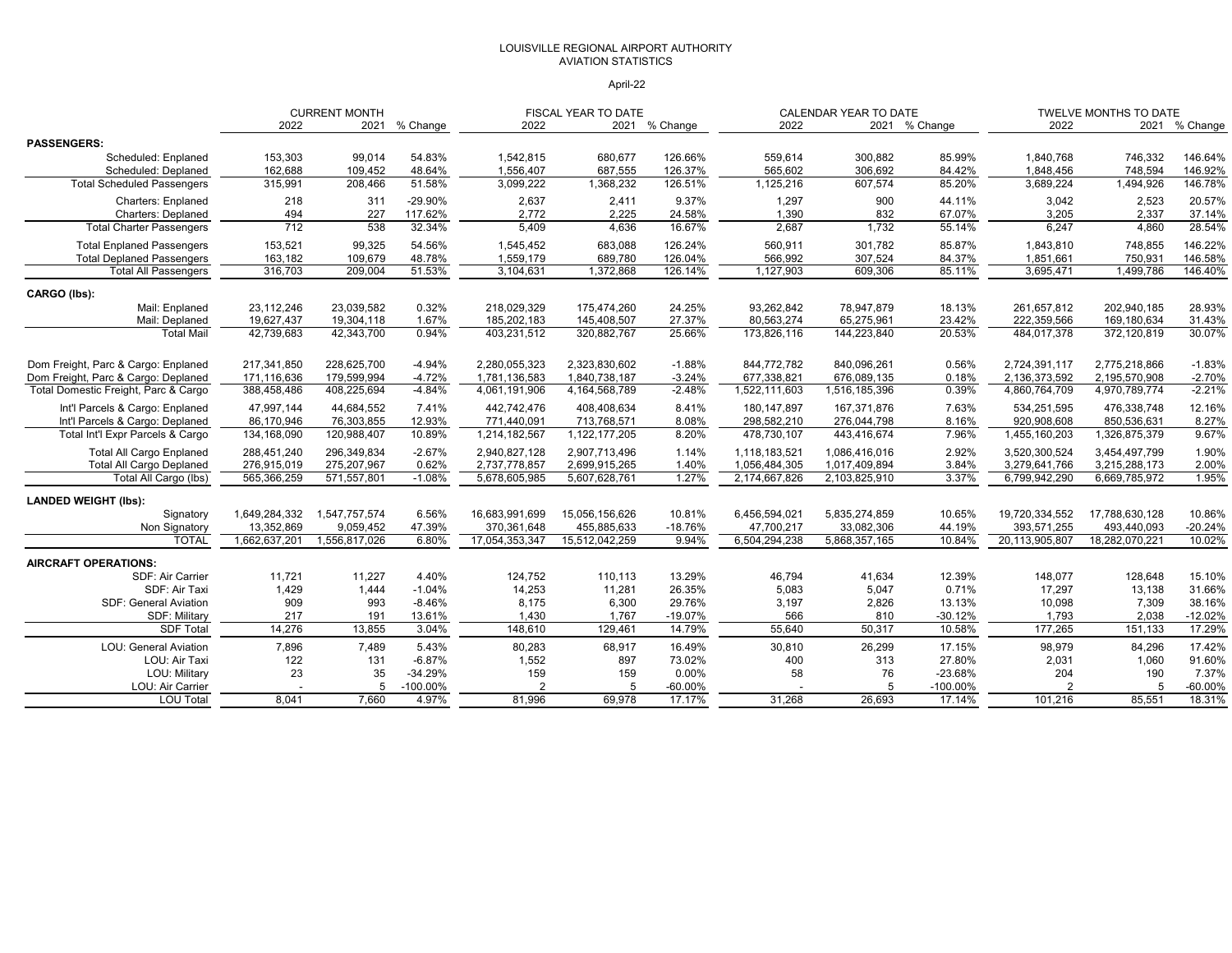# LOUISVILLE REGIONAL AIRPORT AUTHORITY AIRCRAFT OPERATIONS FOR CALENDAR YEAR 2022

# LOUISVILLE INTERNATIONAL (SDF)

| <b>TYPE</b>                                                                          |                     |                               | January February             | March                         | <b>April</b>                  | May    | <u>June</u>               | <u>July</u> | <u>August</u> | September | October | November December         |        | <b>TOTAL</b>                       |
|--------------------------------------------------------------------------------------|---------------------|-------------------------------|------------------------------|-------------------------------|-------------------------------|--------|---------------------------|-------------|---------------|-----------|---------|---------------------------|--------|------------------------------------|
| AIR CARRIER<br>AIR TAXI<br><b>GENERAL AVIATION / CIVIL</b><br><b>MILITARY</b>        |                     | 11,574<br>1,149<br>704<br>108 | 10,777<br>1,092<br>707<br>75 | 12,722<br>1,413<br>877<br>166 | 11,721<br>1,429<br>909<br>217 |        |                           |             |               |           |         |                           |        | 46,794<br>5,083<br>3,197<br>566    |
|                                                                                      | <b>TOTAL 13,535</b> |                               | 12,651                       | 15,178                        | 14,276                        |        |                           |             |               |           |         |                           |        | 55,640                             |
|                                                                                      |                     |                               | 26,186                       | 41,364                        | 55,640                        | 55,640 | 55,640                    | 55,640      | 55,640        | 55,640    | 55,640  | 55,640                    | 55,640 |                                    |
|                                                                                      |                     |                               |                              |                               |                               |        | <b>BOWMAN FIELD (LOU)</b> |             |               |           |         |                           |        |                                    |
| <b>TYPE</b>                                                                          |                     |                               | January February             | March                         | <b>April</b>                  | May    | <u>June</u>               | <u>July</u> | <u>August</u> | September |         | October November December |        | <b>TOTAL</b>                       |
| <b>AIR CARRIER</b><br>AIR TAXI<br><b>GENERAL AVIATION / CIVIL</b><br><b>MILITARY</b> |                     | 95<br>7,147<br>8              | 65<br>7,555<br>10            | 118<br>8,212<br>17            | 122<br>7,896<br>23            |        |                           |             |               |           |         |                           |        | $\mathbf 0$<br>400<br>30,810<br>58 |
|                                                                                      | <b>TOTAL</b>        | 7,250                         | 7,630                        | 8,347                         | 8,041                         |        |                           |             |               |           |         |                           |        | 31,268                             |
|                                                                                      |                     |                               | 14,880                       | 23,227                        | 31,268                        | 31.268 | 31,268                    | 31,268      | 31,268        | 31,268    | 31,268  | 31,268                    | 31,268 |                                    |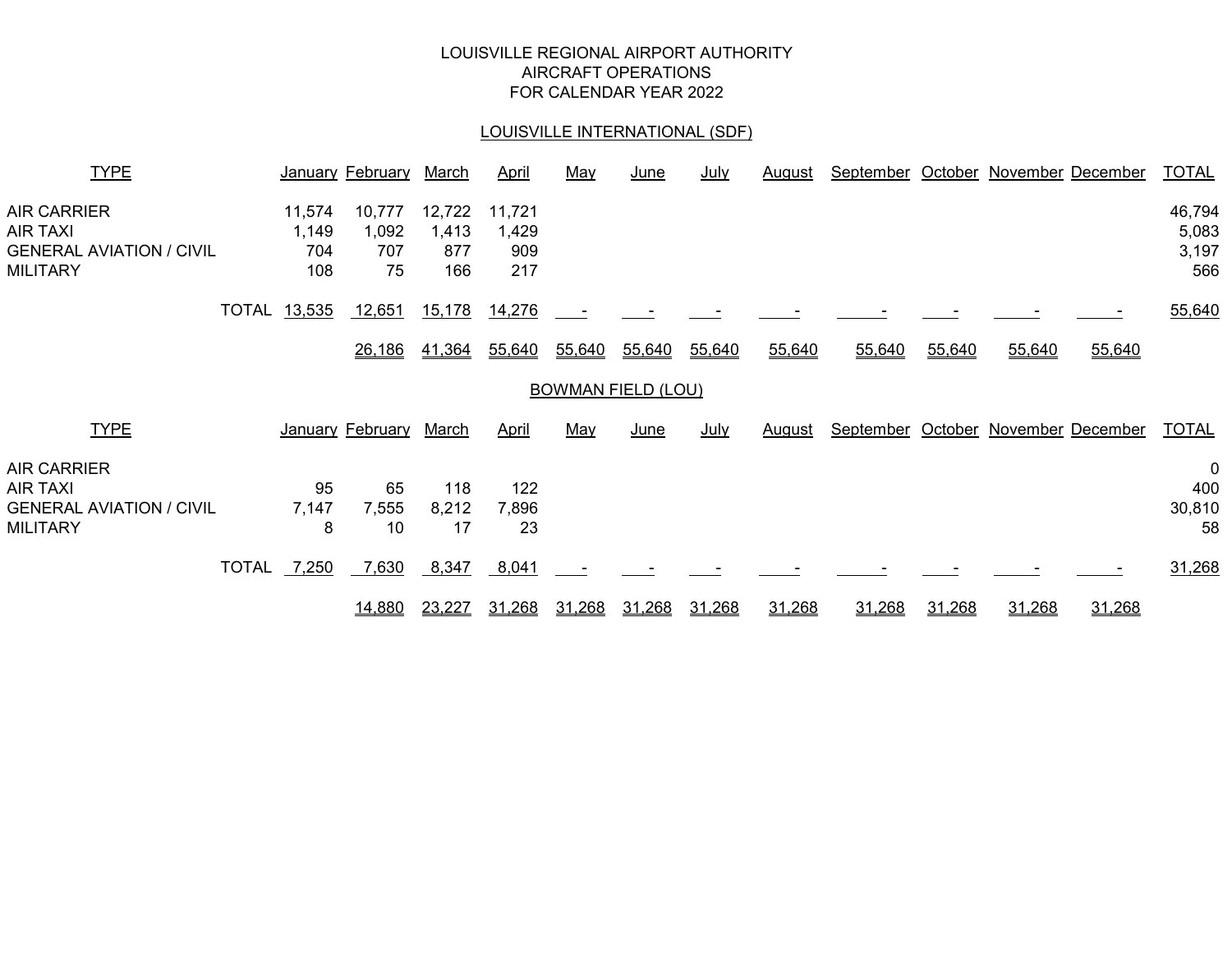#### LOUISVILLE REGIONAL AIRPORT AUTHORITY SCHEDULED PASSENGERS BY MONTH FOR CALENDAR YEAR 2022

|               | <b>ENPLANED</b>       |                |                 |              |         |                |                 |                 |                |                 |                |                           |                |              |
|---------------|-----------------------|----------------|-----------------|--------------|---------|----------------|-----------------|-----------------|----------------|-----------------|----------------|---------------------------|----------------|--------------|
|               | <b>AIRLINE</b>        | <b>JANUARY</b> | <b>FEBRUARY</b> | <b>MARCH</b> | APRIL   | MAY            | <b>JUNE</b>     | <b>JULY</b>     | <b>AUGUST</b>  | SEPTEMBER       |                | OCTOBER NOVEMBER DECEMBER |                | <b>TOTAL</b> |
| American      |                       | 1,569          | 2,189           | 332          | 6,085   |                |                 |                 |                |                 |                |                           |                | 10,175       |
|               | Envoy                 | 5,094          | 6,377           | 6,822        | 4,573   |                |                 |                 |                |                 |                |                           |                | 22,866       |
|               | Mesa American         | 7,649          | 6,113           | 7,738        | 4,941   |                |                 |                 |                |                 |                |                           |                | 26,441       |
|               | Piedmont              | 1,386          | 1,812           | 2,581        | 2,227   |                |                 |                 |                |                 |                |                           |                | 8,006        |
|               | <b>PSA</b>            | 4,716          | 5,054           | 5,742        | 5,064   |                |                 |                 |                |                 |                |                           |                | 20,576       |
|               | Republic American     | 5,979          | 7,078           | 13,639       | 15,350  |                |                 |                 |                |                 |                |                           |                | 42,046       |
|               | Skywest American      | 433            | 556             |              |         |                |                 |                 |                |                 |                |                           |                | 989          |
| Delta         |                       | 18,402         | 19,805          | 27,896       | 26,152  |                |                 |                 |                |                 |                |                           |                | 92,255       |
|               | Endeavor              | 746            | 835             | 1,600        | 1,668   |                |                 |                 |                |                 |                |                           |                | 4,849        |
|               | Republic Delta        | 1,638          | 1,553           | 2,683        | 2,643   |                |                 |                 |                |                 |                |                           |                | 8,517        |
|               | <b>Skywest Delta</b>  | 5,632          | 5,393           | 8,571        | 8,219   |                |                 |                 |                |                 |                |                           |                | 27,815       |
| Southwest     |                       | 27,683         | 31,167          | 42,300       | 32,968  |                |                 |                 |                |                 |                |                           |                | 134,118      |
| United        |                       |                |                 |              |         |                |                 |                 |                |                 |                |                           |                |              |
|               | Air Wisconsin United  | 1,308          | 3,211           | 3,931        | 2,556   |                |                 |                 |                |                 |                |                           |                | 11,006       |
|               | CommutAir             |                |                 |              |         |                |                 |                 |                |                 |                |                           |                |              |
|               | <b>GoJet United</b>   |                | 413             | 260          | 943     |                |                 |                 |                |                 |                |                           |                | 1,616        |
|               | Mesa United           | 2,151          | 3,419           | 5,728        | 5,261   |                |                 |                 |                |                 |                |                           |                | 16,559       |
|               | Republic United       | 4,881          | 4,313           | 5,138        | 5,152   |                |                 |                 |                |                 |                |                           |                | 19,484       |
|               | <b>Skywest United</b> | 4,420          | 3,224           | 2,337        | 3,977   |                |                 |                 |                |                 |                |                           |                | 13,958       |
| Allegiant     |                       | 5,835          | 6,192           | 11,076       | 9,705   |                |                 |                 |                |                 |                |                           |                | 32,808       |
| Spirit        |                       | 11,108         | 12,021          | 18,683       | 12,540  |                |                 |                 |                |                 |                |                           |                | 54,352       |
| <b>Breeze</b> |                       | 995            | 1,183           | 2,277        | 2,118   |                |                 |                 |                |                 |                |                           |                | 6,573        |
| Frontier      |                       | 644            | 914             | 1,886        | 1,161   |                |                 |                 |                |                 |                |                           |                | 4,605        |
|               | <b>TOTAL</b>          | 112,269        | 122,822         | 171,220      | 153,303 | $\overline{0}$ | $\underline{0}$ | $\underline{0}$ | $\overline{0}$ | $\underline{0}$ | $\overline{0}$ | $\overline{0}$            | $\overline{0}$ | 559,614      |
|               |                       |                | 235,091         | 406,311      | 559,614 | 559,614        | 559,614         | 559,614         | 559,614        | 559,614         | 559,614        | 559,614                   | 559,614        |              |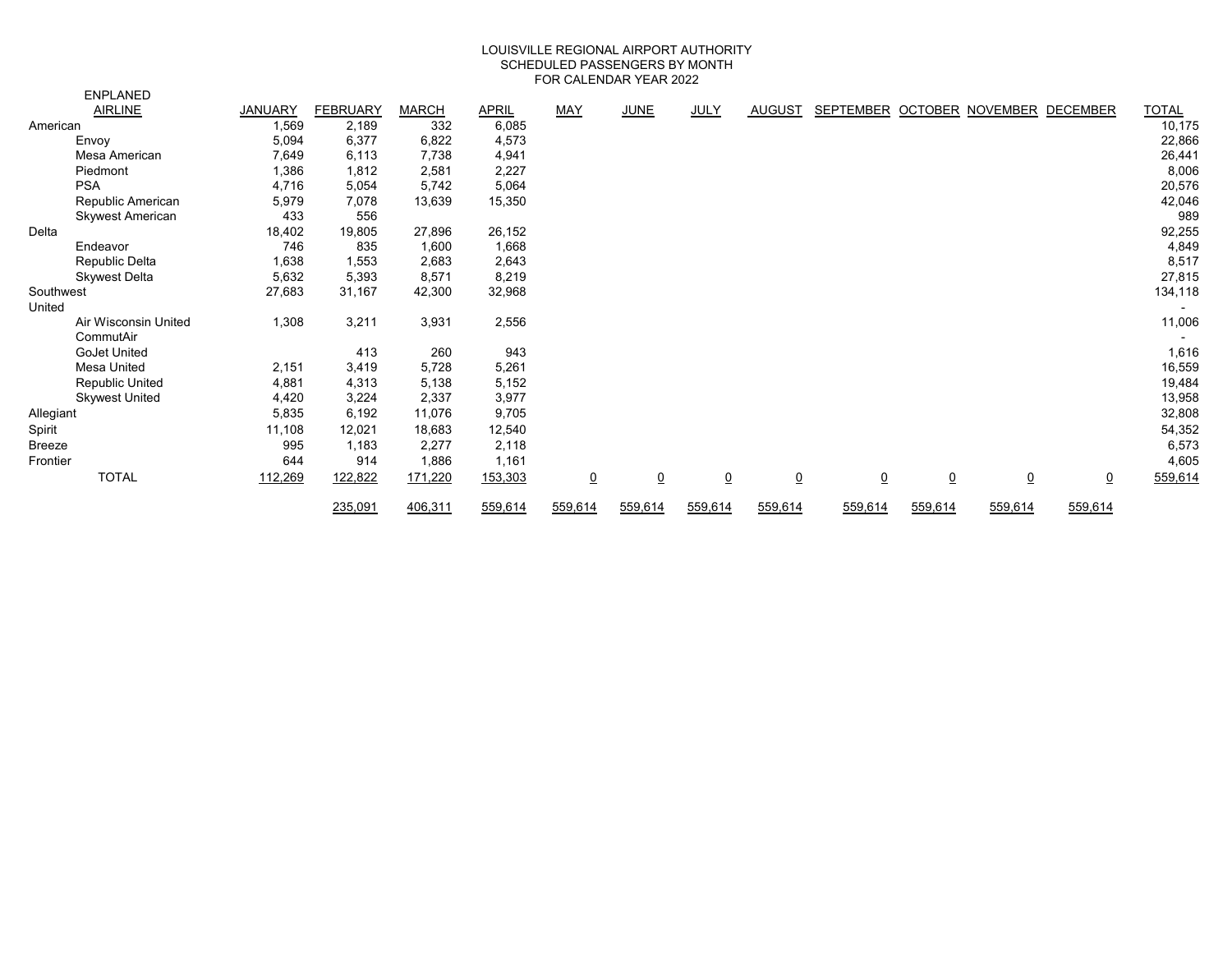#### FOR CALENDAR YEAR 2022 LOUISVILLE REGIONAL AIRPORT AUTHORITY SCHEDULED PASSENGERS BY MONTH

|               | <b>DEPLANED</b>         |                |                 |              |              |                 |                |                 |                 |                                     |                |           |                |              |
|---------------|-------------------------|----------------|-----------------|--------------|--------------|-----------------|----------------|-----------------|-----------------|-------------------------------------|----------------|-----------|----------------|--------------|
|               | <b>AIRLINE</b>          | <b>JANUARY</b> | <b>FEBRUARY</b> | <b>MARCH</b> | <b>APRIL</b> | MAY             | <b>JUNE</b>    | JULY            | AUGUST          | SEPTEMBER OCTOBER NOVEMBER DECEMBER |                |           |                | <b>TOTAL</b> |
| American      |                         | 1,530          | 1,709           | 281          | 6,468        |                 |                |                 |                 |                                     |                |           |                | 9,988        |
|               | Envoy                   | 5,264          | 6,193           | 6,689        | 4,958        |                 |                |                 |                 |                                     |                |           |                | 23,104       |
|               | Mesa American           | 7,844          | 6,445           | 7,930        | 4,888        |                 |                |                 |                 |                                     |                |           |                | 27,107       |
|               | Piedmont                | 1,377          | 1,728           | 2,446        | 2,291        |                 |                |                 |                 |                                     |                |           |                | 7,842        |
|               | <b>PSA</b>              | 5,105          | 5,351           | 5,497        | 5,168        |                 |                |                 |                 |                                     |                |           |                | 21,121       |
|               | Republic American       | 6,288          | 6,739           | 13,019       | 16,812       |                 |                |                 |                 |                                     |                |           |                | 42,858       |
|               | <b>Skywest American</b> | 516            | 650             |              |              |                 |                |                 |                 |                                     |                |           |                | 1,166        |
| Delta         |                         | 18,278         | 19,714          | 27,525       | 26,784       |                 |                |                 |                 |                                     |                |           |                | 92,301       |
|               | Endeavor                | 939            | 1,040           | 1,779        | 2,038        |                 |                |                 |                 |                                     |                |           |                | 5,796        |
|               | Republic Delta          | 1,360          | 1,387           | 2,202        | 2,720        |                 |                |                 |                 |                                     |                |           |                | 7,669        |
|               | <b>Skywest Delta</b>    | 5,799          | 5,819           | 8,746        | 8,478        |                 |                |                 |                 |                                     |                |           |                | 28,842       |
| Southwest     |                         | 27,794         | 30,503          | 41,287       | 34,223       |                 |                |                 |                 |                                     |                |           |                | 133,807      |
| United        |                         |                |                 |              |              |                 |                |                 |                 |                                     |                |           |                |              |
|               | Air Wisconsin United    | 1,315          | 3,402           | 3,894        | 2,630        |                 |                |                 |                 |                                     |                |           |                | 11,241       |
|               | CommutAir               |                |                 |              |              |                 |                |                 |                 |                                     |                |           |                |              |
|               | GoJet United            |                | 563             | 246          | 1,155        |                 |                |                 |                 |                                     |                |           |                | 1,964        |
|               | Mesa United             | 2,236          | 3,548           | 5,920        | 5,777        |                 |                |                 |                 |                                     |                |           |                | 17,481       |
|               | Republic United         | 5,266          | 4,096           | 4,512        | 5,394        |                 |                |                 |                 |                                     |                |           |                | 19,268       |
|               | <b>Skywest United</b>   | 4,017          | 3,239           | 2,137        | 4,060        |                 |                |                 |                 |                                     |                |           |                | 13,453       |
| Allegiant     |                         | 6,007          | 5,960           | 10,472       | 10,669       |                 |                |                 |                 |                                     |                |           |                | 33,108       |
| Spirit        |                         | 12,130         | 11,797          | 17,395       | 14,202       |                 |                |                 |                 |                                     |                |           |                | 55,524       |
| <b>Breeze</b> |                         | 1,328          | 1,373           | 2,169        | 2,366        |                 |                |                 |                 |                                     |                |           |                | 7,236        |
| Frontier      |                         | 853            | 773             | 1,493        | 1,607        |                 |                |                 |                 |                                     |                |           |                | 4,726        |
|               | <b>TOTAL</b>            | 115,246        | 122,029         | 165,639      | 162,688      | $\underline{0}$ | $\overline{0}$ | $\underline{0}$ | $\underline{0}$ | $\overline{0}$                      | $\overline{0}$ | $\pmb{0}$ | $\overline{0}$ | 565,602      |
|               |                         |                | 237,275         | 402,914      | 565,602      | 565,602         | 565,602        | 565,602         | 565,602         | 565,602                             | 565,602        | 565,602   | 565,602        |              |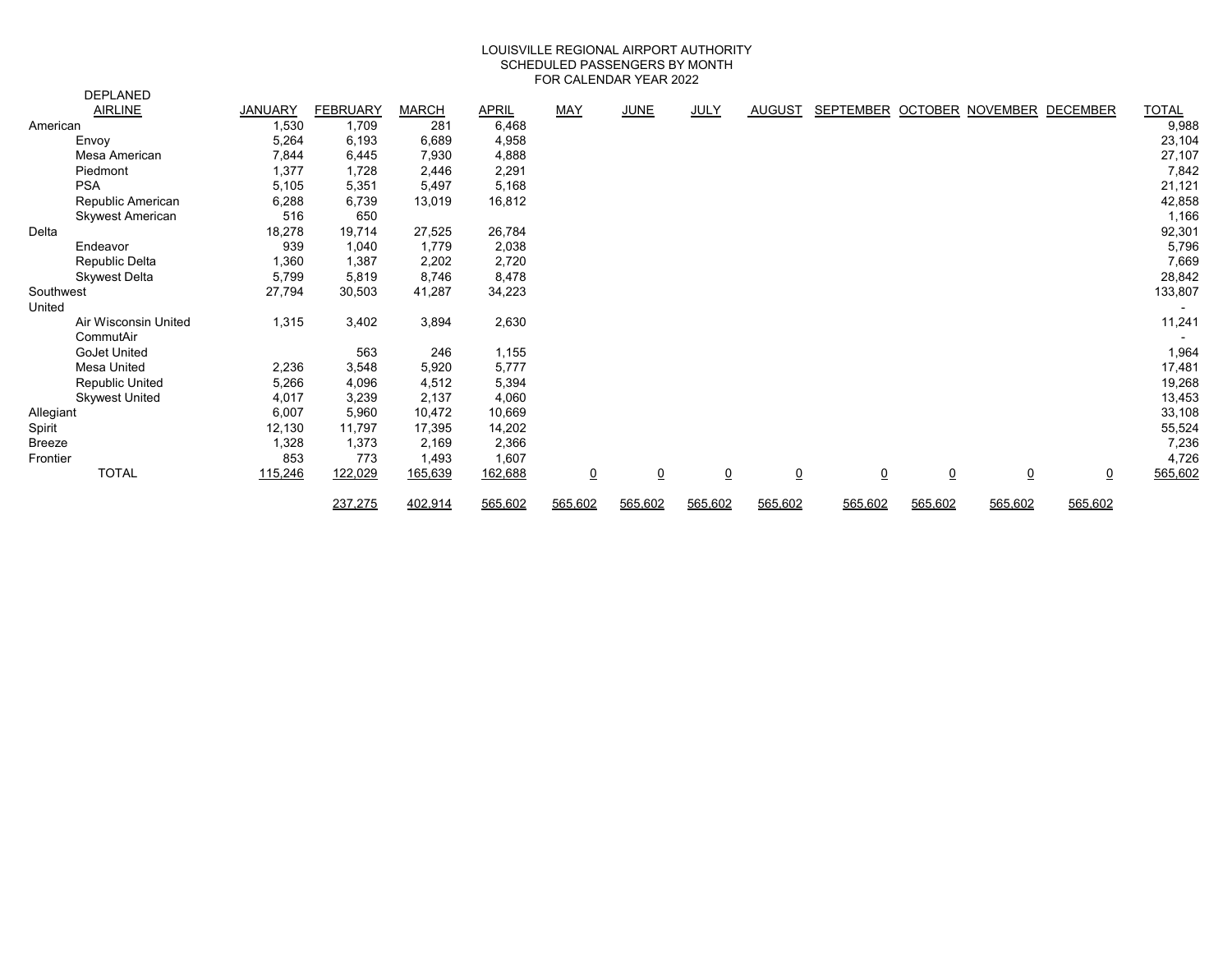#### LOUISVILLE REGIONAL AIRPORT AUTHORITY CHARTER PASSENGERS BY MONTH FOR CALENDAR YEAR 2022

| <b>ENPLANED</b><br><b>AIRLINE</b><br>Allegiant<br>Delta | <b>JANUARY</b><br>89 | <b>FEBRUARY</b><br>34 | <b>MARCH</b><br>6 | <b>APRIL</b><br>76 | <b>MAY</b>              | <b>JUNE</b>     | <b>JULY</b>     | <b>AUGUST</b>  | SEPTEMBER OCTOBER NOVEMBER DECEMBER |                 |                |                | <b>TOTAL</b><br>205 |
|---------------------------------------------------------|----------------------|-----------------------|-------------------|--------------------|-------------------------|-----------------|-----------------|----------------|-------------------------------------|-----------------|----------------|----------------|---------------------|
| Southwest<br>Charter (Others)<br>SunCountry             | 162                  |                       | 320               | 142                |                         |                 |                 |                |                                     |                 |                |                | 624                 |
| Miami Air<br>Swift Air<br><b>TOTAL</b>                  | 239<br>490           | 133<br><u>167</u>     | 96<br>422         | 218                | $\overline{\mathbf{0}}$ | $\overline{0}$  | $\underline{0}$ | <u>0</u>       | $\underline{0}$                     | $\overline{0}$  | $\overline{0}$ | $\overline{0}$ | 468<br>1,297        |
|                                                         |                      | 657                   | 1,079             | 1,297              | 1,297                   | 1,297           | 1,297           | 1,297          | 1,297                               | 1,297           | 1,297          | 1,297          |                     |
| <b>DEPLANED</b><br><b>AIRLINE</b><br>Allegiant          | <b>JANUARY</b>       | <b>FEBRUARY</b>       | <b>MARCH</b>      | <b>APRIL</b>       | <b>MAY</b>              | <b>JUNE</b>     | <b>JULY</b>     | <b>AUGUST</b>  | SEPTEMBER OCTOBER NOVEMBER DECEMBER |                 |                |                | <b>TOTAL</b>        |
| Delta<br>Southwest<br>Charter (Others)                  | 126                  | 1                     |                   | 192                |                         |                 |                 |                |                                     |                 |                |                | 319                 |
| SunCountry<br>Miami Air                                 | 161                  |                       | 158               | 302                |                         |                 |                 |                |                                     |                 |                |                | 621                 |
| Swift Air<br><b>TOTAL</b>                               | 228<br>515           | 129<br><u>130</u>     | 93<br>251         | 494                | $\underline{0}$         | $\underline{0}$ | $\underline{0}$ | $\overline{0}$ | $\underline{0}$                     | $\underline{0}$ | $\pmb{0}$      | $\overline{0}$ | 450<br>1,390        |
|                                                         |                      | 645                   | 896               | 1,390              | 1,390                   | 1,390           | 1,390           | 1,390          | 1,390                               | 1,390           | 1,390          | 1,390          |                     |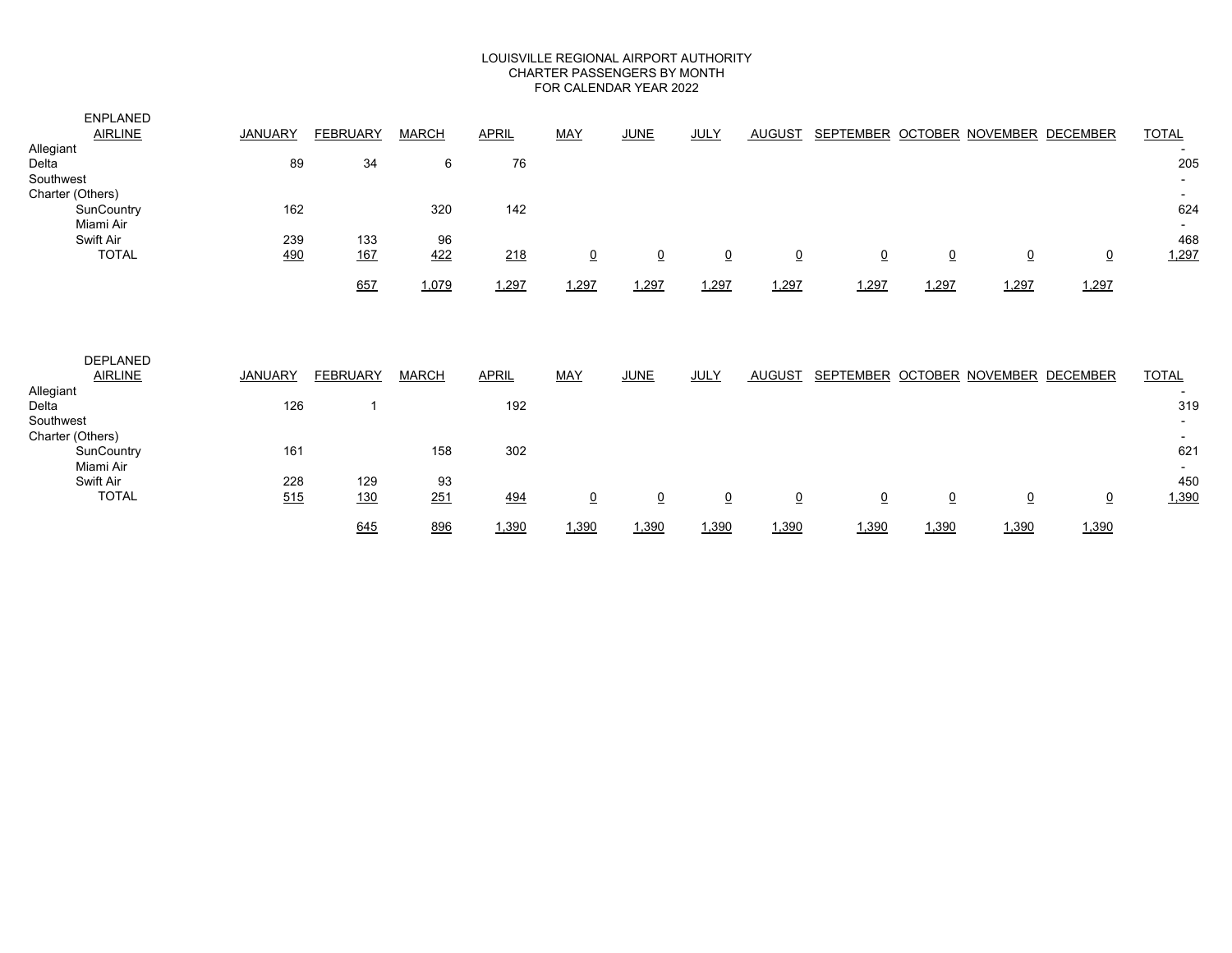#### YEAR TO DATE LOUISVILLE INTERNATIONAL - LOUISVILLE, KY LOUISVILLE REGIONAL AIRPORT AUTHORITY CALENDAR YEAR 2021 MARKET SHARE BY AIRLINE

April-22

|                         | ALL SERVICES      |          | SCHEDULED SERVICES        |          | <b>CHARTER SERVICES</b> |          |
|-------------------------|-------------------|----------|---------------------------|----------|-------------------------|----------|
| ENPLANED                | TOTAL<br>======== | % SHARE  | <b>TOTAL</b><br>========= | % SHARE  | <b>TOTAL</b>            | % SHARE  |
| American                | 10,175            | 1.81%    | 10,175                    | 1.82%    |                         |          |
| Envoy                   | 22,866            | 4.08%    | 22,866                    | 4.09%    |                         |          |
| Mesa American           | 26,441            | 4.71%    | 26,441                    | 4.72%    |                         |          |
| Piedmont                | 8,006             | 1.43%    | 8,006                     | 1.43%    |                         |          |
| <b>PSA</b>              | 20.576            | 3.67%    | 20,576                    | 3.68%    |                         |          |
| Republic American       | 42,046            | 7.50%    | 42,046                    | 7.51%    |                         |          |
| <b>Skywest American</b> | 989               | 0.18%    | 989                       | 0.18%    |                         |          |
| Delta                   | 92,460            | 16.48%   | 92,255                    | 16.49%   | 205                     | 15.81%   |
| Endeavor                | 4,849             | 0.86%    | 4,849                     | 0.87%    |                         |          |
| Republic Delta          | 8,517             | 1.52%    | 8,517                     | 1.52%    |                         |          |
| <b>Skywest Delta</b>    | 27,815            | 4.96%    | 27,815                    | 4.97%    |                         |          |
| Southwest               | 134,118           | 23.91%   | 134,118                   | 23.97%   |                         | 0.00%    |
| United                  |                   | $0.00\%$ |                           | $0.00\%$ |                         |          |
| Air Wisconsin United    | 11,006            | 1.96%    | 11,006                    | 1.97%    |                         |          |
| CommutAir               |                   | 0.00%    |                           | 0.00%    |                         |          |
| <b>GoJet United</b>     | 1,616             | 0.29%    | 1,616                     | 0.29%    |                         |          |
| Mesa United             | 16,559            | 2.95%    | 16,559                    | 2.96%    |                         |          |
| <b>Republic United</b>  | 19,484            | 3.47%    | 19,484                    | 3.48%    |                         |          |
| <b>Skywest United</b>   | 13,958            | 2.49%    | 13,958                    | 2.49%    |                         |          |
| Allegiant               | 32,808            | 5.85%    | 32,808                    | 5.86%    |                         | 0.00%    |
| Spirit                  | 54,352            | 9.69%    | 54,352                    | 9.71%    |                         |          |
| Breeze                  | 6,573             | 1.17%    | 6,573                     | 1.17%    |                         |          |
| Frontier                | 4,605             | 0.82%    | 4,605                     | 0.82%    |                         |          |
| Charter (Others)        |                   | $0.00\%$ |                           | $0.00\%$ |                         | $0.00\%$ |
| SunCountry              | 624               | 0.11%    |                           | $0.00\%$ | 624                     | 48.11%   |
| Miami Air               |                   | 0.00%    |                           | 0.00%    |                         | 0.00%    |
| Swift Air               | 468               | 0.08%    |                           | 0.00%    | 468                     | 36.08%   |
| <b>TOTAL</b>            | 560,911           | 100.00%  | 559,614                   | 100.00%  | 1,297                   | 100.00%  |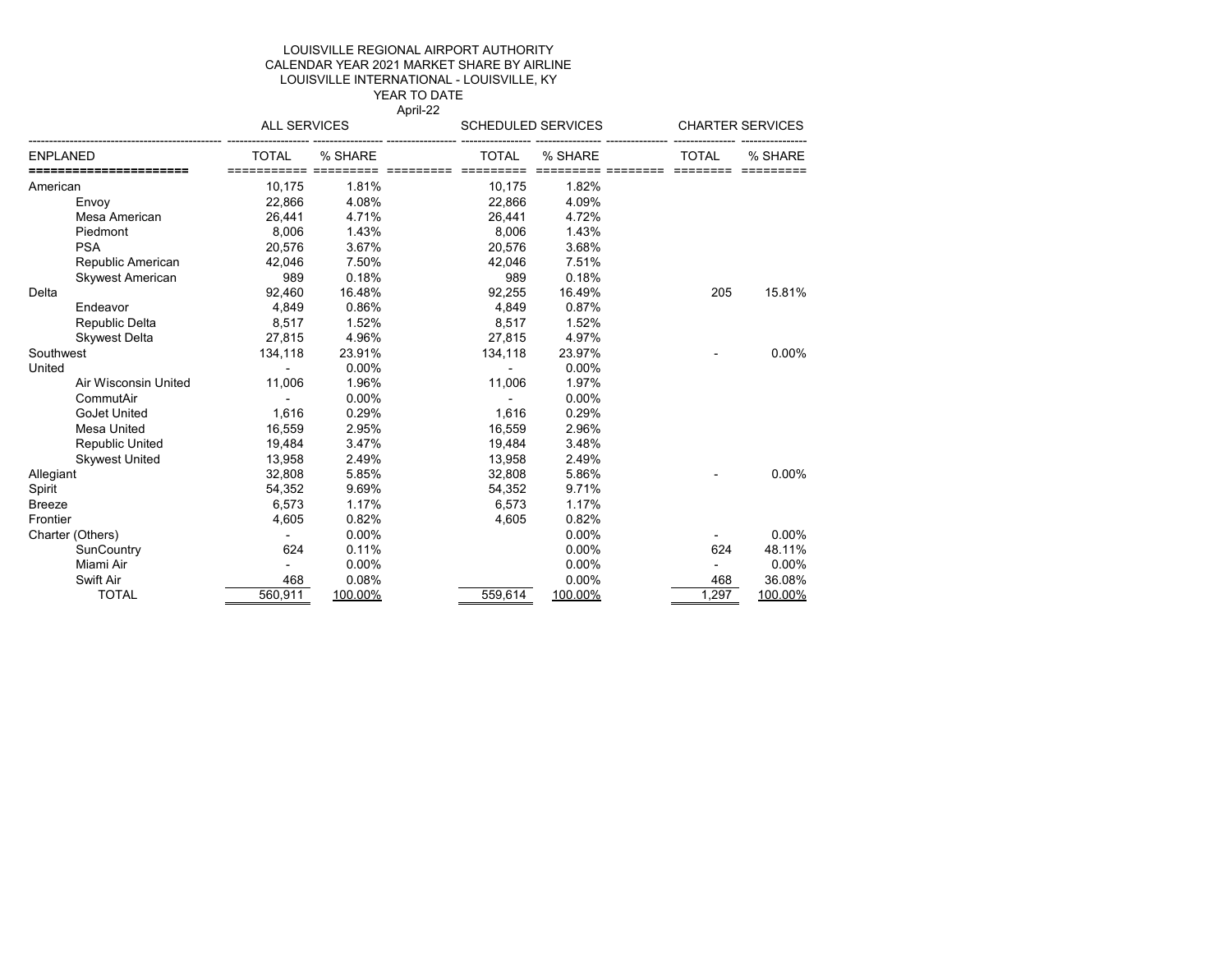#### LOUISVILLE REGIONAL AIRPORT AUTHORITY CALENDAR YEAR 2021 MARKET SHARE BY AIRLINE LOUISVILLE INTERNATIONAL - LOUISVILLE, KY YEAR TO DATE

April-22

|           |                         | <b>ALL SERVICES</b> |         | <b>SCHEDULED SERVICES</b> |         | <b>CHARTER SERVICES</b> |          |
|-----------|-------------------------|---------------------|---------|---------------------------|---------|-------------------------|----------|
| DEPLANED  |                         | <b>TOTAL</b>        | % SHARE | <b>TOTAL</b>              | % SHARE | <b>TOTAL</b>            | % SHARE  |
| American  |                         | 9,988               | 1.76%   | 9,988                     | 1.77%   |                         |          |
|           | Envoy                   | 23,104              | 4.07%   | 23,104                    | 4.08%   |                         |          |
|           | Mesa American           | 27,107              | 4.78%   | 27,107                    | 4.79%   |                         |          |
|           | Piedmont                | 7,842               | 1.38%   | 7,842                     | 1.39%   |                         |          |
|           | <b>PSA</b>              | 21,121              | 3.73%   | 21,121                    | 3.73%   |                         |          |
|           | Republic American       | 42,858              | 7.56%   | 42,858                    | 7.58%   |                         |          |
|           | <b>Skywest American</b> | 1,166               | 0.21%   | 1,166                     | 0.21%   |                         |          |
| Delta     |                         | 92,620              | 16.34%  | 92,301                    | 16.32%  | 319                     | 22.95%   |
|           | Endeavor                | 5,796               | 1.02%   | 5,796                     | 1.02%   |                         |          |
|           | Republic Delta          | 7,669               | 1.35%   | 7,669                     | 1.36%   |                         |          |
|           | <b>Skywest Delta</b>    | 28,842              | 5.09%   | 28,842                    | 5.10%   |                         |          |
| Southwest |                         | 133,807             | 23.60%  | 133,807                   | 23.66%  |                         | $0.00\%$ |
| United    |                         |                     | 0.00%   |                           | 0.00%   |                         |          |
|           | Air Wisconsin United    | 11,241              | 1.98%   | 11,241                    | 1.99%   |                         |          |
|           | CommutAir               |                     | 0.00%   |                           | 0.00%   |                         |          |
|           | GoJet United            | 1,964               | 0.35%   | 1,964                     | 0.35%   |                         |          |
|           | Mesa United             | 17,481              | 3.08%   | 17,481                    | 3.09%   |                         |          |
|           | Republic United         | 19,268              | 3.40%   | 19,268                    | 3.41%   |                         |          |
|           | <b>Skywest United</b>   | 13,453              | 2.37%   | 13,453                    | 2.38%   |                         |          |
| Allegiant |                         | 33,108              | 5.84%   | 33,108                    | 5.85%   |                         | $0.00\%$ |
| Spirit    |                         | 55,524              | 9.79%   | 55,524                    | 9.82%   |                         |          |
| Breeze    |                         | 7,236               | 1.28%   | 7,236                     | 1.28%   |                         |          |
| Frontier  |                         | 4,726               | 0.83%   | 4,726                     | 0.84%   |                         |          |
|           | Charter (Others)        |                     | 0.00%   |                           | 0.00%   |                         | $0.00\%$ |
|           | SunCountry              | 621                 | 0.11%   |                           | 0.00%   | 621                     | 44.68%   |
|           | Miami Air               |                     | 0.00%   |                           | 0.00%   |                         | 0.00%    |
|           | Swift Air               | 450                 | 0.08%   |                           |         | 450                     | 32.37%   |
|           | <b>TOTAL</b>            | 566,992             | 100.00% | 565,602                   | 100.00% | 1,390                   | 100.00%  |
|           | <b>GRAND TOTAL</b>      | 1,127,903           |         | 1,125,216                 |         | 2,687                   |          |
|           |                         |                     |         |                           |         |                         |          |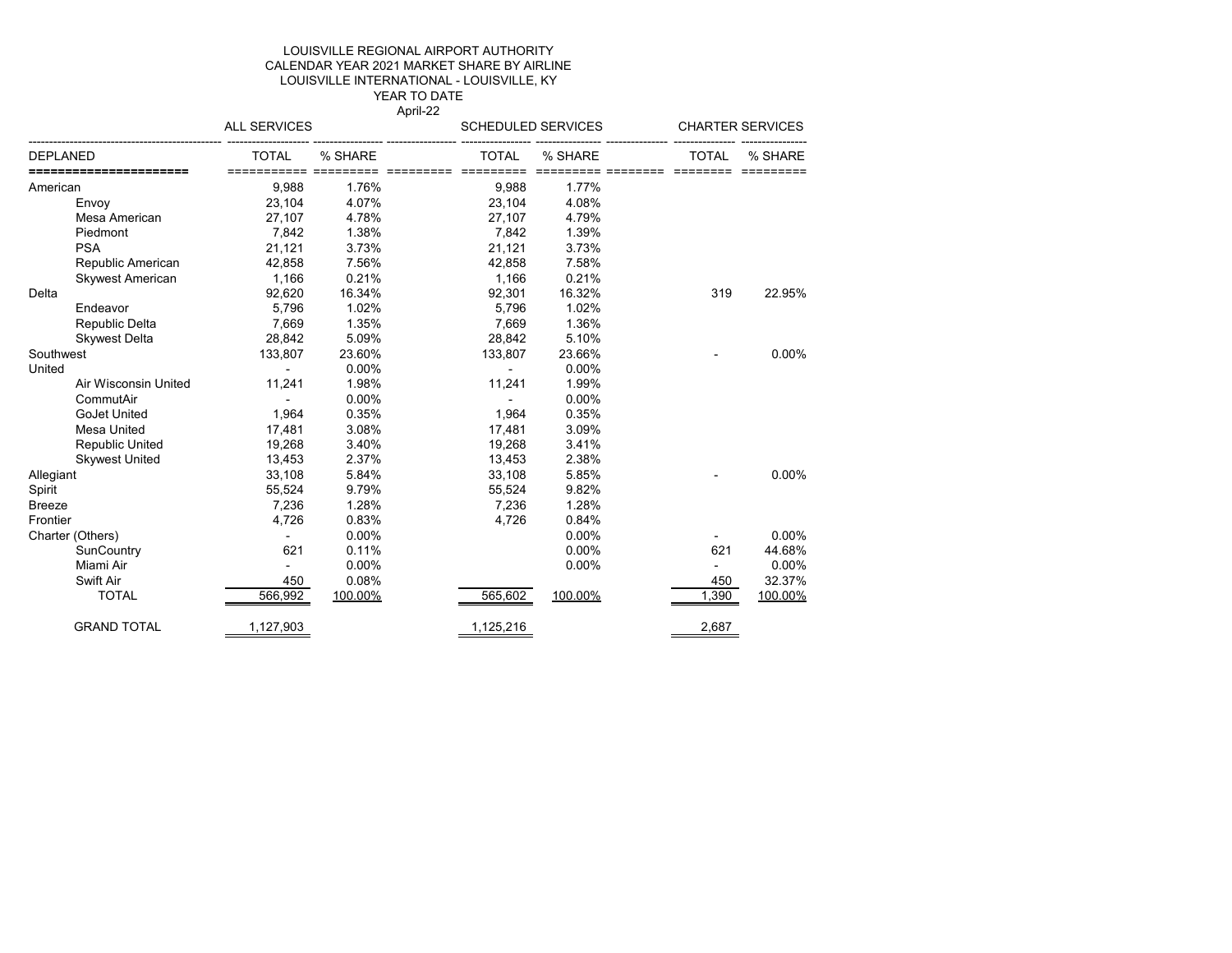#### TOTAL PASSENGERS BY MONTH FOR CALENDAR YEAR 2022 LOUISVILLE REGIONAL AIRPORT AUTHORITY

|           | <b>ENPLANED</b>         |                          |                          |                          |                          |            |                 |                |                |                  |                |                  |                          |                          |
|-----------|-------------------------|--------------------------|--------------------------|--------------------------|--------------------------|------------|-----------------|----------------|----------------|------------------|----------------|------------------|--------------------------|--------------------------|
|           | <b>AIRLINE</b>          | <b>JANUARY</b>           | <b>FEBRUARY</b>          | <b>MARCH</b>             | <b>APRIL</b>             | <b>MAY</b> | <b>JUNE</b>     | <b>JULY</b>    | <b>AUGUST</b>  | <b>SEPTEMBER</b> |                | OCTOBER NOVEMBER | DECEMBER                 | <b>TOTAL</b>             |
| American  |                         | 1,569                    | 2,189                    | 332                      | 6,085                    |            |                 |                |                |                  |                |                  |                          | 10,175                   |
|           | Envoy                   | 5,094                    | 6,377                    | 6,822                    | 4,573                    |            |                 |                |                |                  |                |                  |                          | 22,866                   |
|           | Mesa American           | 7,649                    | 6,113                    | 7,738                    | 4,941                    |            |                 |                |                |                  |                |                  |                          | 26,441                   |
|           | Piedmont                | 1,386                    | 1,812                    | 2,581                    | 2,227                    |            |                 |                |                |                  |                |                  |                          | 8,006                    |
|           | <b>PSA</b>              | 4,716                    | 5,054                    | 5,742                    | 5,064                    |            |                 |                |                |                  |                |                  |                          | 20,576                   |
|           | Republic American       | 5,979                    | 7,078                    | 13,639                   | 15,350                   |            |                 |                |                |                  |                |                  |                          | 42,046                   |
|           | <b>Skywest American</b> | 433                      | 556                      | $\blacksquare$           | $\blacksquare$           |            |                 |                |                |                  |                |                  | $\blacksquare$           | 989                      |
| Delta     |                         | 18,491                   | 19,839                   | 27,902                   | 26,228                   |            |                 |                |                |                  |                |                  |                          | 92,460                   |
|           | Endeavor                | 746                      | 835                      | 1,600                    | 1,668                    |            |                 |                |                |                  |                |                  |                          | 4,849                    |
|           | Republic Delta          | 1,638                    | 1,553                    | 2,683                    | 2,643                    |            |                 |                |                |                  |                |                  |                          | 8,517                    |
|           | <b>Skywest Delta</b>    | 5,632                    | 5,393                    | 8,571                    | 8,219                    |            |                 |                |                |                  |                |                  |                          | 27,815                   |
| Southwest |                         | 27,683                   | 31,167                   | 42,300                   | 32,968                   |            |                 |                |                |                  |                |                  |                          | 134,118                  |
| United    |                         |                          | $\overline{\phantom{0}}$ | $\blacksquare$           | $\overline{\phantom{0}}$ |            |                 |                |                |                  |                |                  |                          | $\overline{\phantom{0}}$ |
|           | Air Wisconsin United    | 1,308                    | 3,211                    | 3,931                    | 2,556                    |            |                 |                |                |                  |                |                  |                          | 11,006                   |
|           | CommutAir               | $\overline{\phantom{a}}$ | $\blacksquare$           | $\blacksquare$           | $\blacksquare$           |            |                 |                |                |                  |                |                  |                          |                          |
|           | <b>GoJet United</b>     |                          | 413                      | 260                      | 943                      |            |                 |                |                |                  |                |                  |                          | 1,616                    |
|           | <b>Mesa United</b>      | 2,151                    | 3,419                    | 5,728                    | 5,261                    |            |                 |                |                |                  |                |                  |                          | 16,559                   |
|           | Republic United         | 4,881                    | 4,313                    | 5,138                    | 5,152                    |            |                 |                |                |                  |                |                  |                          | 19,484                   |
|           | <b>Skywest United</b>   | 4,420                    | 3,224                    | 2,337                    | 3,977                    |            |                 |                |                |                  |                |                  |                          | 13,958                   |
| Allegiant |                         | 5,835                    | 6,192                    | 11,076                   | 9,705                    |            |                 |                |                |                  |                |                  |                          | 32,808                   |
| Spirit    |                         | 11,108                   | 12,021                   | 18,683                   | 12,540                   |            |                 |                |                |                  |                |                  | $\overline{\phantom{a}}$ | 54,352                   |
| Breeze    |                         | 995                      | 1,183                    | 2,277                    | 2,118                    |            |                 |                |                |                  |                |                  |                          | 6,573                    |
| Frontier  |                         | 644                      | 914                      | 1,886                    | 1,161                    |            |                 |                |                |                  |                |                  |                          | 4,605                    |
|           | Charter (Others)        |                          |                          | $\overline{a}$           | $\overline{\phantom{0}}$ |            |                 |                |                |                  |                |                  |                          |                          |
|           | SunCountry              | 162                      |                          | 320                      | 142                      |            |                 |                |                |                  |                |                  |                          | 624                      |
|           | Miami Air               |                          | $\overline{\phantom{0}}$ | $\overline{\phantom{0}}$ |                          |            |                 |                |                |                  |                |                  |                          |                          |
|           | Swift Air               | 239                      | 133                      | 96                       |                          |            |                 |                |                |                  |                |                  |                          | 468                      |
| Total     |                         | 112,759                  | 122,989                  | 171,642                  | 153,521                  | <u>0</u>   | $\underline{0}$ | $\overline{0}$ | $\overline{0}$ | $\overline{0}$   | $\overline{0}$ | $\overline{0}$   | $\overline{0}$           | 560,911                  |
|           |                         |                          | 235,748                  | 407,390                  | 560,911                  | 560,911    | 560,911         | 560,911        | 560,911        | 560,911          | 560,911        | 560,911          | 560,911                  |                          |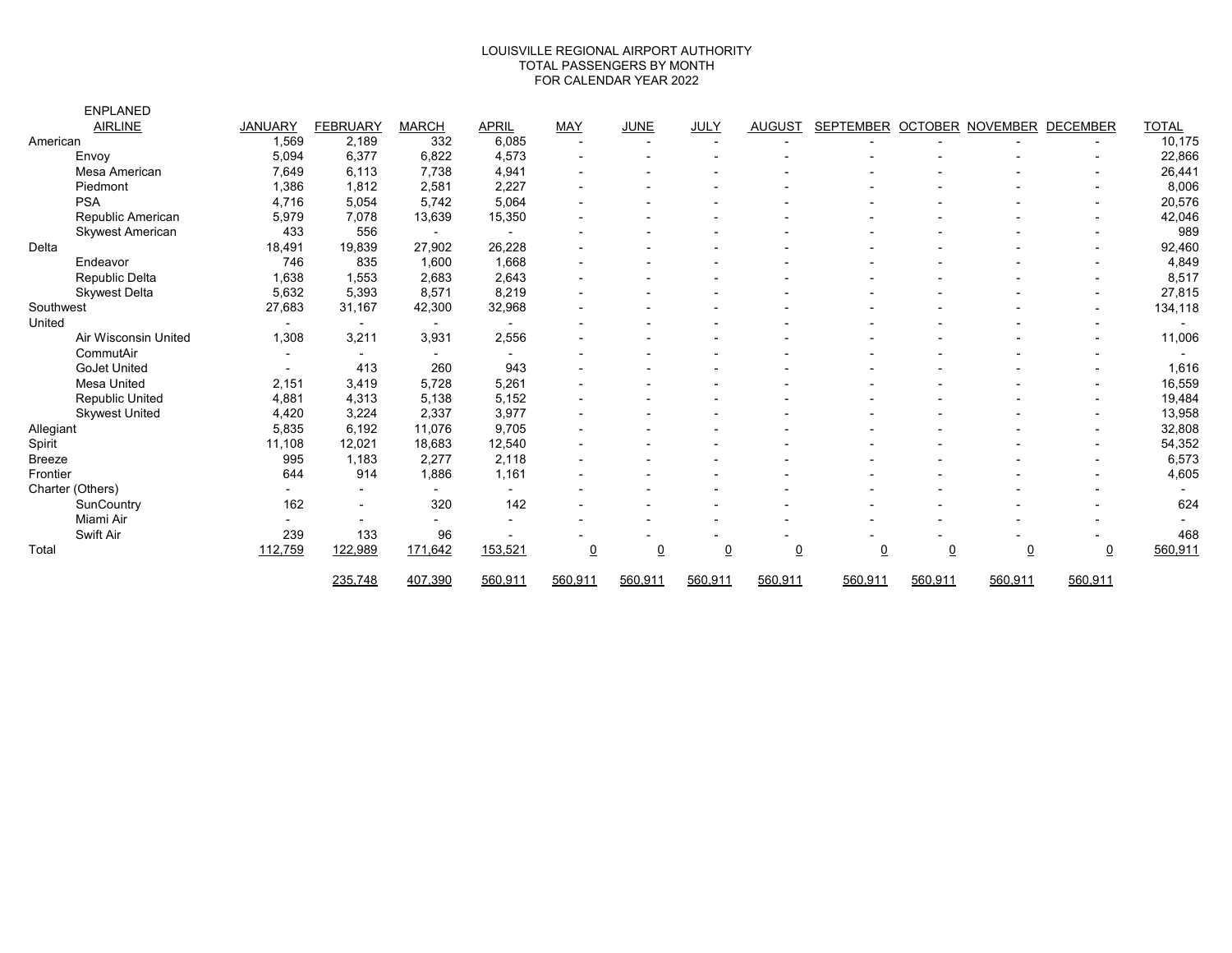#### FOR CALENDAR YEAR 2022 LOUISVILLE REGIONAL AIRPORT AUTHORITY TOTAL PASSENGERS BY MONTH

|           | <b>DEPLANED</b>         |                          |                 |                          |                          |                |                |                |                |                  |                |                         |                |                          |
|-----------|-------------------------|--------------------------|-----------------|--------------------------|--------------------------|----------------|----------------|----------------|----------------|------------------|----------------|-------------------------|----------------|--------------------------|
|           | <b>AIRLINE</b>          | <b>JANUARY</b>           | <b>FEBRUARY</b> | <b>MARCH</b>             | <b>APRIL</b>             | <b>MAY</b>     | <b>JUNE</b>    | JULY           | <b>AUGUST</b>  | <b>SEPTEMBER</b> |                | <b>OCTOBER NOVEMBER</b> | DECEMBER       | <b>TOTAL</b>             |
| American  |                         | 1,530                    | 1,709           | 281                      | 6,468                    |                |                |                |                |                  |                |                         |                | 9,988                    |
|           | Envoy                   | 5,264                    | 6,193           | 6,689                    | 4,958                    |                |                |                |                |                  |                |                         |                | 23,104                   |
|           | Mesa American           | 7,844                    | 6,445           | 7,930                    | 4,888                    |                |                |                |                |                  |                |                         |                | 27,107                   |
|           | Piedmont                | 1,377                    | 1,728           | 2,446                    | 2,291                    |                |                |                |                |                  |                |                         |                | 7,842                    |
|           | <b>PSA</b>              | 5,105                    | 5,351           | 5,497                    | 5,168                    |                |                |                |                |                  |                |                         |                | 21,121                   |
|           | Republic American       | 6,288                    | 6,739           | 13,019                   | 16,812                   |                |                |                |                |                  |                |                         |                | 42,858                   |
|           | <b>Skywest American</b> | 516                      | 650             | $\overline{\phantom{a}}$ |                          |                |                |                |                |                  |                |                         |                | 1,166                    |
| Delta     |                         | 18,404                   | 19,715          | 27,525                   | 26,976                   |                |                |                |                |                  |                |                         |                | 92,620                   |
|           | Endeavor                | 939                      | 1.040           | 1,779                    | 2,038                    |                |                |                |                |                  |                |                         |                | 5,796                    |
|           | Republic Delta          | 1,360                    | 1,387           | 2,202                    | 2,720                    |                |                |                |                |                  |                |                         |                | 7,669                    |
|           | <b>Skywest Delta</b>    | 5,799                    | 5,819           | 8,746                    | 8,478                    |                |                |                |                |                  |                |                         |                | 28,842                   |
| Southwest |                         | 27,794                   | 30,503          | 41,287                   | 34,223                   |                |                |                |                |                  |                |                         |                | 133,807                  |
| United    |                         |                          | $\blacksquare$  | $\sim$                   | $\blacksquare$           |                |                |                |                |                  |                |                         |                | $\overline{\phantom{a}}$ |
|           | Air Wisconsin United    | 1,315                    | 3.402           | 3,894                    | 2,630                    |                |                |                |                |                  |                |                         |                | 11,241                   |
|           | CommutAir               | $\overline{\phantom{a}}$ |                 | $\overline{\phantom{a}}$ | $\overline{\phantom{a}}$ |                |                |                |                |                  |                |                         |                |                          |
|           | <b>GoJet United</b>     |                          | 563             | 246                      | 1,155                    |                |                |                |                |                  |                |                         |                | 1,964                    |
|           | Mesa United             | 2,236                    | 3,548           | 5,920                    | 5,777                    |                |                |                |                |                  |                |                         |                | 17,481                   |
|           | Republic United         | 5,266                    | 4,096           | 4,512                    | 5,394                    |                |                |                |                |                  |                |                         |                | 19,268                   |
|           | <b>Skywest United</b>   | 4,017                    | 3,239           | 2,137                    | 4,060                    |                |                |                |                |                  |                |                         |                | 13,453                   |
| Allegiant |                         | 6,007                    | 5,960           | 10,472                   | 10,669                   |                |                |                |                |                  |                |                         |                | 33,108                   |
| Spirit    |                         | 12,130                   | 11,797          | 17,395                   | 14,202                   |                |                |                |                |                  |                |                         | $\blacksquare$ | 55,524                   |
| Breeze    |                         | 1,328                    | 1,373           | 2,169                    | 2,366                    |                |                |                |                |                  |                |                         |                | 7,236                    |
| Frontier  |                         | 853                      | 773             | 1,493                    | 1,607                    |                |                |                |                |                  |                |                         |                | 4,726                    |
|           | Charter (Others)        |                          |                 | $\overline{\phantom{0}}$ |                          |                |                |                |                |                  |                |                         |                |                          |
|           | SunCountry              | 161                      |                 | 158                      | 302                      |                |                |                |                |                  |                |                         |                | 621                      |
|           | Miami Air               |                          |                 |                          |                          |                |                |                |                |                  |                |                         |                |                          |
|           | Swift Air               | 228                      | 129             | 93                       |                          |                |                |                |                |                  |                |                         |                | 450                      |
| Total     |                         | 115,761                  | 122,159         | 165,890                  | 163,182                  | $\overline{0}$ | $\overline{0}$ | $\overline{0}$ | $\overline{0}$ | $\overline{0}$   | $\overline{0}$ | $\underline{0}$         | $\overline{0}$ | 566,992                  |
|           |                         |                          | 237,920         | 403,810                  | 566,992                  | 566,992        | 566,992        | 566,992        | 566,992        | 566,992          | 566,992        | 566,992                 | 566,992        |                          |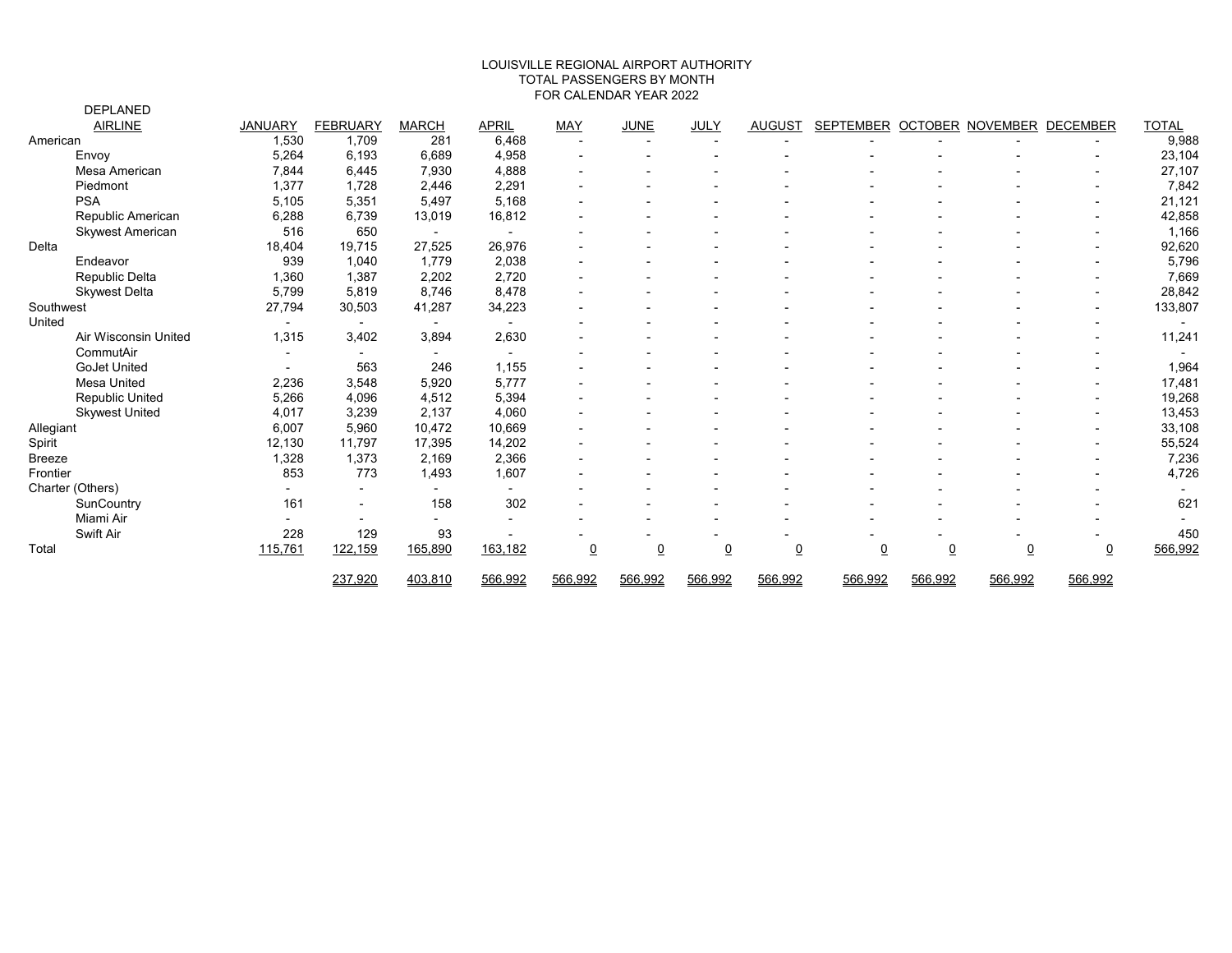### LOUISVILLE REGIONAL AIRPORT AUTHORITY MAIL (lbs) BY MONTH FOR CALENDAR YEAR 2022

|             |                                   |                |                 |              |              |                | , OK OALLINDA (K. 1 LAKKE O LE |             |               |                  |                |                 |                 |              |
|-------------|-----------------------------------|----------------|-----------------|--------------|--------------|----------------|--------------------------------|-------------|---------------|------------------|----------------|-----------------|-----------------|--------------|
|             | <b>ENPLANED</b><br><b>AIRLINE</b> | <b>JANUARY</b> | <b>FEBRUARY</b> | <b>MARCH</b> | <b>APRIL</b> | <b>MAY</b>     | <b>JUNE</b>                    | <b>JULY</b> | <b>AUGUST</b> | <b>SEPTEMBER</b> | <b>OCTOBER</b> | <b>NOVEMBER</b> | <b>DECEMBER</b> | <b>TOTAL</b> |
| American    |                                   |                |                 |              |              |                |                                |             |               |                  |                |                 |                 |              |
|             | Envoy                             |                |                 |              |              |                |                                |             |               |                  |                |                 |                 |              |
|             | Mesa American                     |                |                 |              |              |                |                                |             |               |                  |                |                 |                 |              |
|             | Piedmont                          |                |                 |              |              |                |                                |             |               |                  |                |                 |                 |              |
|             | <b>PSA</b>                        |                |                 |              |              |                |                                |             |               |                  |                |                 |                 | . .          |
|             | Republic American                 |                |                 |              |              |                |                                |             |               |                  |                |                 |                 |              |
|             | <b>Skywest American</b>           |                |                 |              |              |                |                                |             |               |                  |                |                 |                 |              |
| Delta       |                                   |                |                 |              |              |                |                                |             |               |                  |                |                 |                 |              |
| UPS (Cargo) |                                   | 21,978,644     | 20,681,905      | 27,490,047   | 23,112,246   |                |                                |             |               |                  |                |                 |                 | 93,262,842   |
|             | UPS (Cargo) Non-Sig               |                |                 |              |              |                |                                |             |               |                  |                |                 |                 |              |
|             | <b>TOTAL</b>                      | 21,978,644     | 20,681,905      | 27,490,047   | 23,112,246   | $\overline{0}$ | $\overline{0}$                 | $\Omega$    | $\Omega$      |                  | $\overline{0}$ | $\Omega$        |                 | 93,262,842   |
|             |                                   |                | 42,660,549      | 70.150.596   | 93,262,842   | 93,262,842     | 93,262,842                     | 93.262.842  | 93,262,842    | 93.262.842       | 93,262,842     | 93,262,842      | 93,262,842      |              |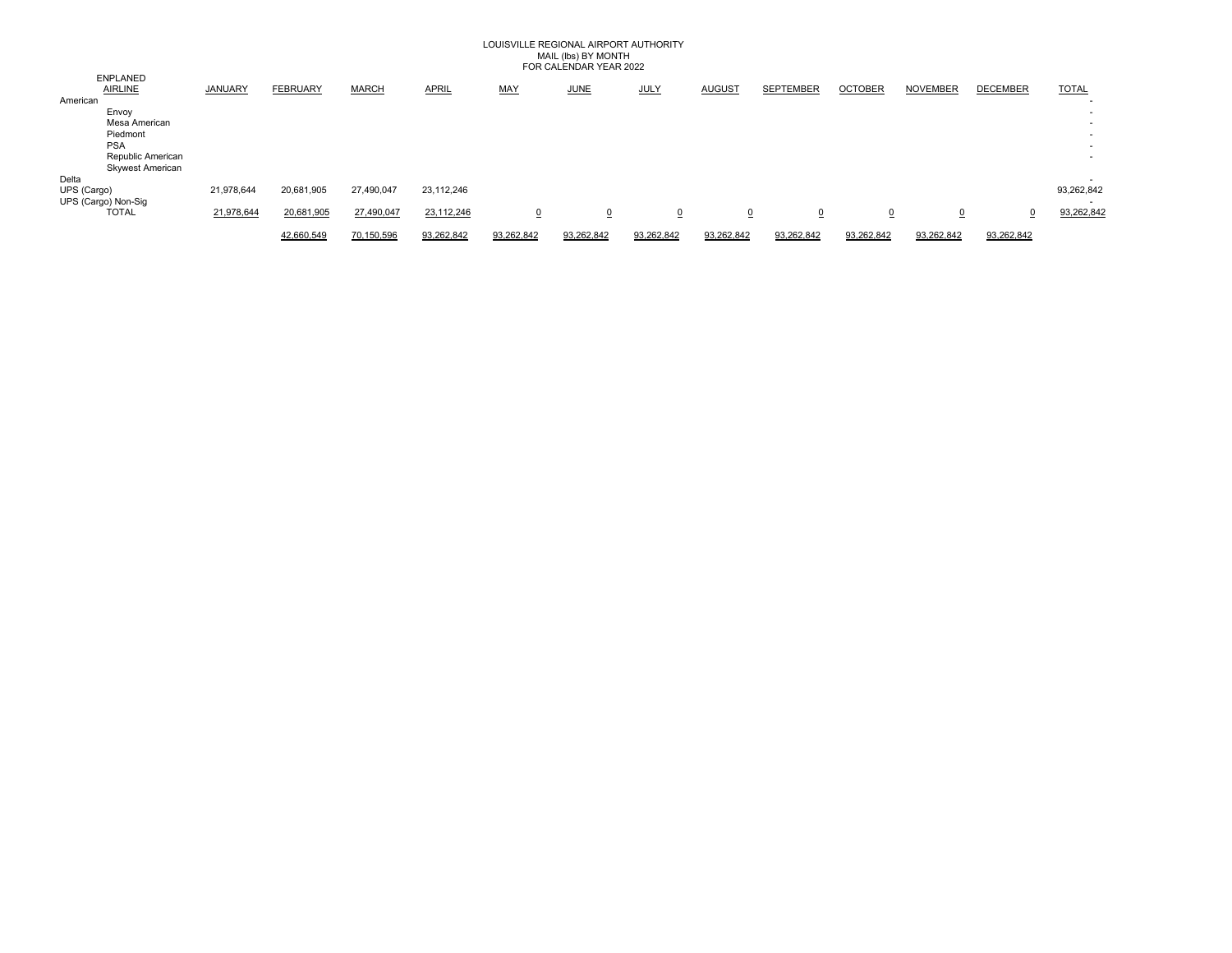### LOUISVILLE REGIONAL AIRPORT AUTHORITY MAIL (lbs) BY MONTH FOR CALENDAR YEAR 2022

|             |                                   |                |                 |              |              |            | TUN UALLINDAN TLAIN 2022 |             |               |                  |                |                 |                 |              |
|-------------|-----------------------------------|----------------|-----------------|--------------|--------------|------------|--------------------------|-------------|---------------|------------------|----------------|-----------------|-----------------|--------------|
|             | <b>DEPLANED</b><br><b>AIRLINE</b> | <b>JANUARY</b> | <b>FEBRUARY</b> | <b>MARCH</b> | <b>APRIL</b> | <b>MAY</b> | <b>JUNE</b>              | <b>JULY</b> | <b>AUGUST</b> | <b>SEPTEMBER</b> | <b>OCTOBER</b> | <b>NOVEMBER</b> | <b>DECEMBER</b> | <b>TOTAL</b> |
| American    |                                   |                |                 |              |              |            |                          |             |               |                  |                |                 |                 |              |
|             | Envoy                             |                |                 |              |              |            |                          |             |               |                  |                |                 |                 |              |
|             | Mesa American                     |                |                 |              |              |            |                          |             |               |                  |                |                 |                 |              |
|             | Piedmont                          |                |                 |              |              |            |                          |             |               |                  |                |                 |                 | . .          |
|             | <b>PSA</b>                        |                |                 |              |              |            |                          |             |               |                  |                |                 |                 |              |
|             | Republic American                 |                |                 |              |              |            |                          |             |               |                  |                |                 |                 |              |
|             | <b>Skywest American</b>           |                |                 |              |              |            |                          |             |               |                  |                |                 |                 |              |
| Delta       |                                   |                |                 |              |              |            |                          |             |               |                  |                |                 |                 |              |
| UPS (Cargo) |                                   | 19,134,911     | 17,599,121      | 24,201,805   | 19,627,437   |            |                          |             |               |                  |                |                 |                 | 80,563,274   |
|             | UPS (Cargo) Non-Sig               |                |                 |              |              |            |                          |             |               |                  |                |                 |                 |              |
|             | <b>TOTAL</b>                      | 19,134,911     | 17,599,121      | 24,201,805   | 19,627,437   | $\Omega$   | $\overline{0}$           | $\Omega$    | $\Omega$      |                  | $\overline{0}$ | $\overline{0}$  |                 | 80,563,274   |
|             |                                   |                | 36.734.032      | 60.935.837   | 80,563,274   | 80.563.274 | 80,563,274               | 80.563.274  | 80.563.274    | 80.563.274       | 80,563,274     | 80,563,274      | 80.563.274      |              |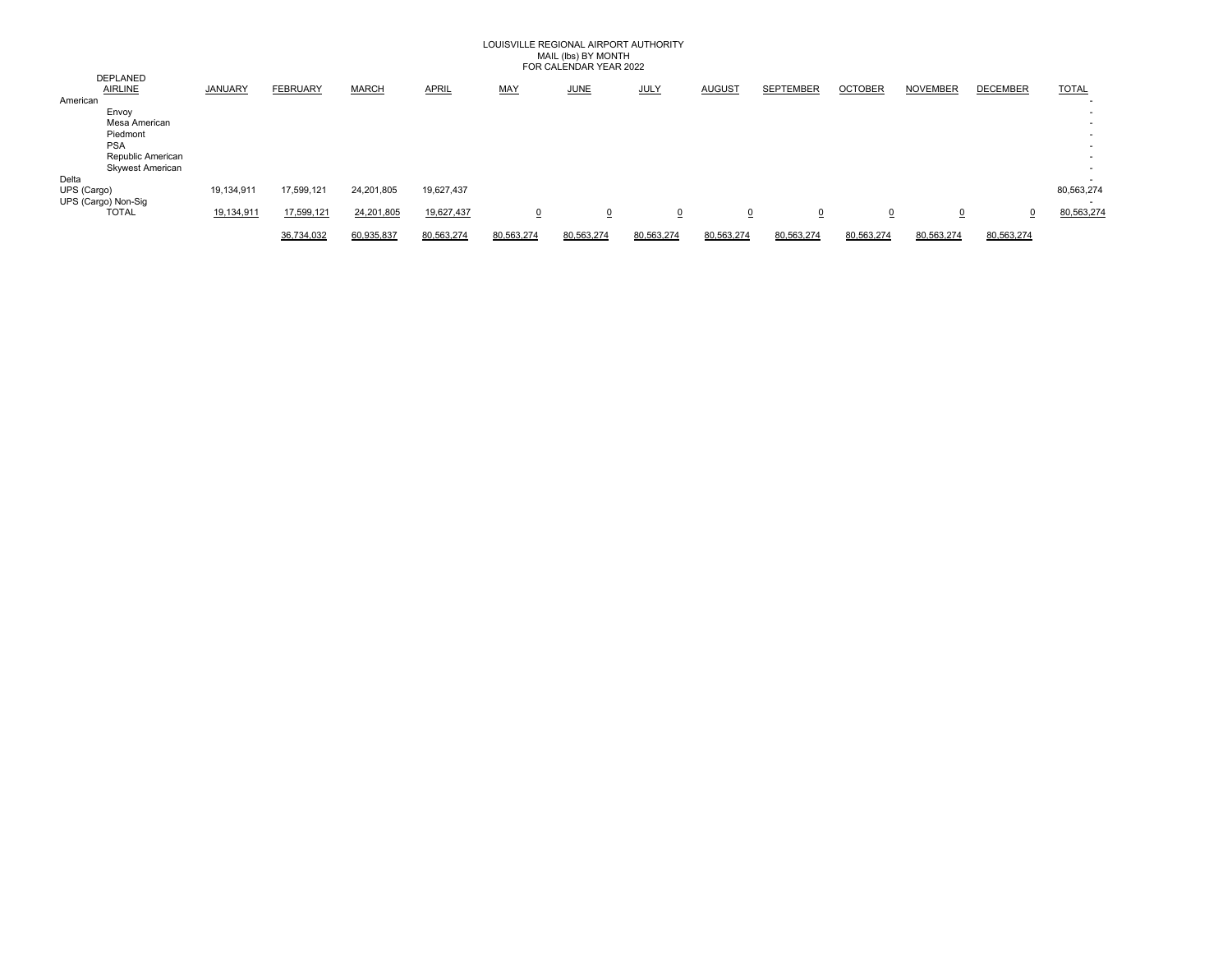# LOUISVILLE REGIONAL AIRPORT AUTHORITY AIR FREIGHT (Ibs) BY MONTH<br>FOR CALENDAR YEAR 2022

|                    | <b>ENPLANED</b>         |                |                 |              |              |                |             |             |               |                                  |                |                 |                 |              |
|--------------------|-------------------------|----------------|-----------------|--------------|--------------|----------------|-------------|-------------|---------------|----------------------------------|----------------|-----------------|-----------------|--------------|
|                    | AIRLINE                 | <b>JANUARY</b> | <b>FEBRUARY</b> | <b>MARCH</b> | <b>APRIL</b> | <b>MAY</b>     | <b>JUNE</b> | <b>JULY</b> | <b>AUGUST</b> | <b>SEPTEMBER</b>                 | <b>OCTOBER</b> | <b>NOVEMBER</b> | <b>DECEMBER</b> | <b>TOTAL</b> |
| American           |                         |                | 100             |              | 320          |                |             |             |               |                                  |                |                 |                 | 420          |
|                    | Envoy                   | 405            | 540             | 11           | 800          |                |             |             |               |                                  |                |                 |                 | 1,756        |
|                    | Mesa American           | 331            | 44              | 1,370        | ∠            |                |             |             |               |                                  |                |                 |                 | 1,747        |
|                    | Piedmont                | 350            | 1,000           | 1,025        | 170          |                |             |             |               |                                  |                |                 |                 | 2,545        |
|                    | <b>PSA</b>              | 594            | 80              | 326          |              |                |             |             |               |                                  |                |                 |                 | 1,000        |
|                    | Republic American       | 1,139          | 413             | 2,005        | 782          |                |             |             |               |                                  |                |                 |                 | 4,339        |
|                    | <b>Skywest American</b> | 500            |                 |              |              |                |             |             |               |                                  |                |                 |                 | 500          |
| Delta              |                         | 8,101          | 5,339           | 5,892        | 4,258        |                |             |             |               |                                  |                |                 |                 | 23,590       |
| Southwest          |                         | 73,272         | 73,768          | 83,439       | 60,807       |                |             |             |               |                                  |                |                 |                 | 291,286      |
|                    | Other Cargo Carriers    |                |                 |              |              |                |             |             |               |                                  |                |                 |                 |              |
| Air Cargo Carriers |                         | 293,099        | 255,047         | 323,829      | 363,699      |                |             |             |               |                                  |                |                 |                 | 1,235,674    |
| Ameriflight        |                         | 41,926         | 37,873          | 27,274       | 26,601       |                |             |             |               |                                  |                |                 |                 | 133,674      |
| <b>IFL Group</b>   |                         | 112,459        | 122,749         | 152,493      | 183,172      |                |             |             |               |                                  |                |                 |                 | 570,873      |
| Kalitta            |                         |                | 6,745           |              |              |                |             |             |               |                                  |                |                 |                 | 6,745        |
| USA Jet            |                         | 57,153         | 6,000           |              | 72,410       |                |             |             |               |                                  |                |                 |                 | 135,563      |
|                    | <b>TOTAL</b>            | 589,329        | 509,698         | 597,664      | 713,021      | $\overline{0}$ | 0           | $\Omega$    |               | $\overline{0}$<br>$\overline{0}$ | $\overline{0}$ | $\overline{0}$  | $\overline{0}$  | 2,409,712    |
|                    |                         |                | 1,099,027       | 1,696,691    | 2,409,712    | 2.409.712      | 2,409,712   | 2,409,712   | 2,409,712     | 2.409.712                        | 2.409.712      | 2,409,712       | 2,409,712       |              |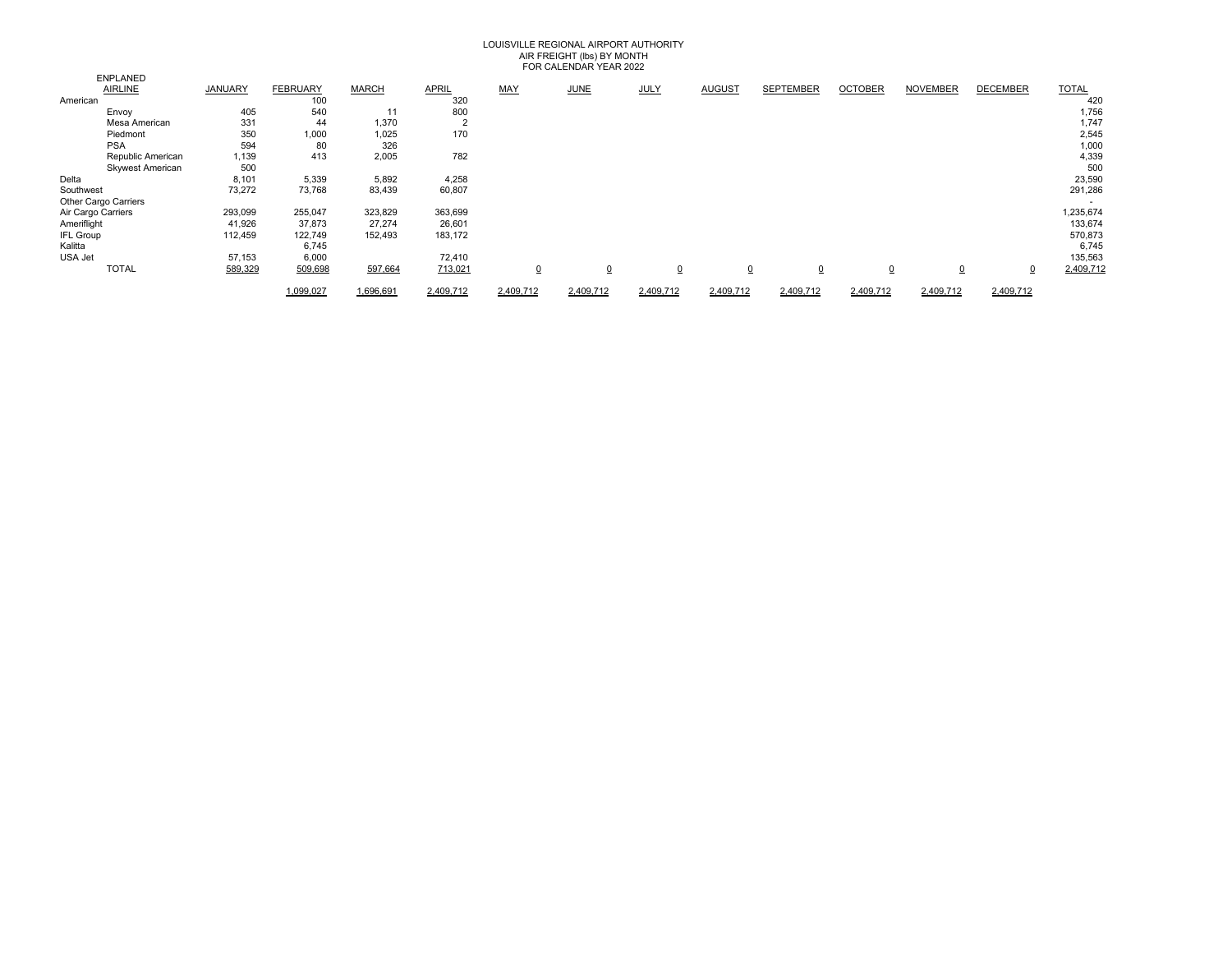# LOUISVILLE REGIONAL AIRPORT AUTHORITY AIR FREIGHT (lbs) BY MONTH FOR CALENDAR YEAR 2022

|                    |                         |                |                 |              |           |                | , OI , OI , LEI , DI , II , I LI , II , LULL |             |                |                  |                |                 |                 |              |
|--------------------|-------------------------|----------------|-----------------|--------------|-----------|----------------|----------------------------------------------|-------------|----------------|------------------|----------------|-----------------|-----------------|--------------|
|                    | <b>DEPLANED</b>         |                |                 |              |           |                |                                              |             |                |                  |                |                 |                 |              |
|                    | <b>AIRLINE</b>          | <b>JANUARY</b> | <b>FEBRUARY</b> | <b>MARCH</b> | APRIL     | <b>MAY</b>     | <b>JUNE</b>                                  | <b>JULY</b> | <b>AUGUST</b>  | <b>SEPTEMBER</b> | <b>OCTOBER</b> | <b>NOVEMBER</b> | <b>DECEMBER</b> | <b>TOTAL</b> |
| American           |                         |                | 140             |              | 3,133     |                |                                              |             |                |                  |                |                 |                 | 3,273        |
|                    | Envoy                   | 65             | 490             | 600          | 2,110     |                |                                              |             |                |                  |                |                 |                 | 3,265        |
|                    | Mesa American           | 378            | 1,694           | 651          | 881       |                |                                              |             |                |                  |                |                 |                 | 3,604        |
|                    | Piedmont                | 352            | 955             | 1,264        | 800       |                |                                              |             |                |                  |                |                 |                 | 3,371        |
|                    | <b>PSA</b>              | 180            | 9               | 186          | 166       |                |                                              |             |                |                  |                |                 |                 | 541          |
|                    | Republic American       | 883            | 125             | 134          | 288       |                |                                              |             |                |                  |                |                 |                 | 1,430        |
|                    | <b>Skywest American</b> |                |                 |              |           |                |                                              |             |                |                  |                |                 |                 |              |
| Delta              |                         | 14,926         | 12,740          | 14,342       | 8,078     |                |                                              |             |                |                  |                |                 |                 | 50,086       |
| Southwest          |                         | 57,871         | 66,627          | 54,990       | 65,731    |                |                                              |             |                |                  |                |                 |                 | 245,219      |
|                    | Other Cargo Carriers    |                |                 |              |           |                |                                              |             |                |                  |                |                 |                 |              |
| Air Cargo Carriers |                         | 269,903        | 264,796         | 354,585      | 277,763   |                |                                              |             |                |                  |                |                 |                 | 1,167,047    |
| Ameriflight        |                         | 28,726         | 39,390          | 34,080       | 33,844    |                |                                              |             |                |                  |                |                 |                 | 136,040      |
| <b>IFL Group</b>   |                         | 150,569        | 156,937         | 235,251      | 213,100   |                |                                              |             |                |                  |                |                 |                 | 755,857      |
| Kalitta            |                         | 55,900         | 1,780           | 59,740       | 10,361    |                |                                              |             |                |                  |                |                 |                 | 127,781      |
| USA Jet            |                         |                | 47,698          | 254,679      | 155,573   |                |                                              |             |                |                  |                |                 |                 | 457,950      |
|                    | <b>TOTAL</b>            | 579,753        | 593,381         | 1,010,502    | 771,828   | $\overline{0}$ | $\Omega$                                     | 0           | $\overline{0}$ | $\overline{0}$   | $\overline{0}$ | $\overline{0}$  | $\Omega$        | 2,955,464    |
|                    |                         |                | 1.173.134       | 2.183.636    | 2.955.464 | 2.955.464      | 2,955,464                                    | 2.955.464   | 2.955.464      | 2.955.464        | 2.955.464      | 2.955.464       | 2,955,464       |              |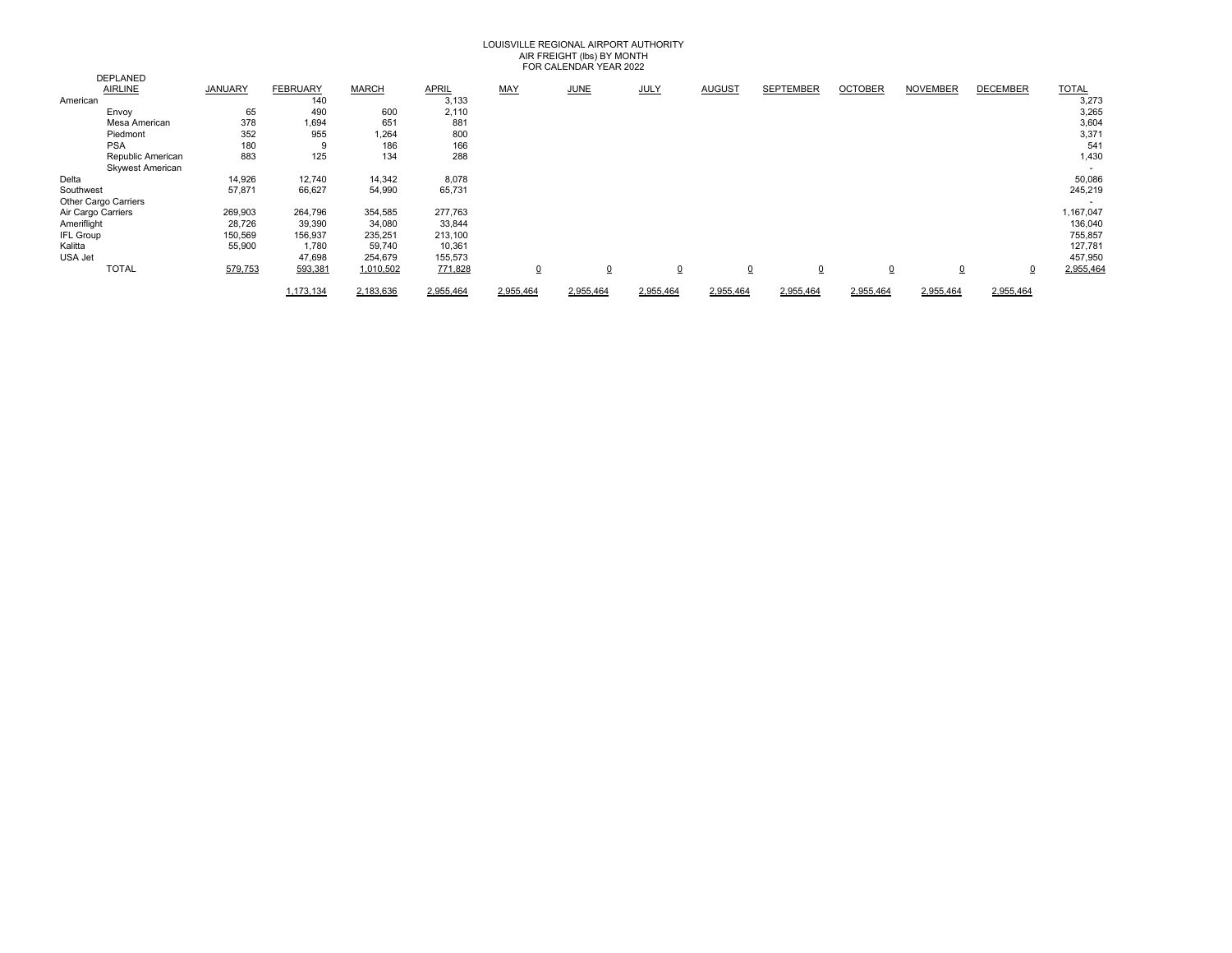### LOUISVILLE REGIONAL AIRPORT AUTHORITY DOMESTIC AIR EXPRESS (PARCELS) (lbs) BY MONTH FOR CALENDAR YEAR 2022

| <b>ENPLANED</b>                                                                                                                                         |                |                 |               |              |                                               | TUN UALLINDAIN TLAIN 2022                                       |                |                 |                  |                 |                 |                 |                      |
|---------------------------------------------------------------------------------------------------------------------------------------------------------|----------------|-----------------|---------------|--------------|-----------------------------------------------|-----------------------------------------------------------------|----------------|-----------------|------------------|-----------------|-----------------|-----------------|----------------------|
| <b>AIRLINE</b><br>Other Cargo Carriers<br>Air Cargo Carriers                                                                                            | <b>JANUARY</b> | <b>FEBRUARY</b> | <b>MARCH</b>  | <b>APRIL</b> | <b>MAY</b>                                    | <b>JUNE</b>                                                     | <b>JULY</b>    | <b>AUGUST</b>   | <b>SEPTEMBER</b> | <b>OCTOBER</b>  | <b>NOVEMBER</b> | <b>DECEMBER</b> | <b>TOTAL</b>         |
| Ameriflight<br><b>Federal Express</b><br><b>IFL Group</b>                                                                                               | 1,685,601      | 1,997,328       | 2,690,496     | 2.817.792    |                                               |                                                                 |                |                 |                  |                 |                 |                 | 9,191,217            |
| Kalitta<br>UPS (Cargo)<br>UPS (Cargo) Non-Sig<br>USA Jet                                                                                                | 192,344,619    | 179.465.549     | 215.769.213   | 202.444.818  |                                               |                                                                 |                |                 |                  |                 |                 |                 | 790.024.199          |
| <b>TOTAL</b>                                                                                                                                            | 194,030,220    | 181,462,877     | 218,459,709   | 205,262,610  |                                               |                                                                 |                |                 |                  |                 |                 |                 | 799,215,416          |
|                                                                                                                                                         |                | 375,493,097     | 593,952,806   | 799,215,416  | 799,215,416                                   | 799,215,416                                                     | 799,215,416    | 799,215,416     | 799,215,416      | 799,215,416     | 799,215,416     | 799,215,416     |                      |
|                                                                                                                                                         |                |                 |               |              | DOMESTIC AIR EXPRESS (PARCELS) (Ibs) BY MONTH | LOUISVILLE REGIONAL AIRPORT AUTHORITY<br>FOR CALENDAR YEAR 2022 |                |                 |                  |                 |                 |                 |                      |
| DEPLANED<br><b>AIRLINE</b><br>Other Cargo Carriers<br>Air Cargo Carriers                                                                                | <b>JANUARY</b> | <b>FEBRUARY</b> | <b>MARCH</b>  | <b>APRIL</b> | <b>MAY</b>                                    | <b>JUNE</b>                                                     | <b>JULY</b>    | <b>AUGUST</b>   | <b>SEPTEMBER</b> | <b>OCTOBER</b>  | <b>NOVEMBER</b> | <b>DECEMBER</b> | <b>TOTAL</b>         |
| Ameriflight<br><b>Federal Express</b><br>IFL Group                                                                                                      | 1,472,575      | 1,815,716       | 2,334,439     | 2,026,092    |                                               |                                                                 |                |                 |                  |                 |                 |                 | 7,648,822            |
| Kalitta<br>UPS (Cargo)<br>UPS (Cargo) Non-Sig<br>USA Jet                                                                                                | 140, 194, 652  | 133,968,769     | 155, 161, 843 | 144,632,880  |                                               |                                                                 |                |                 |                  |                 |                 |                 | 573,958,144          |
| <b>TOTAL</b>                                                                                                                                            | 141.667.227    | 135,784,485     | 157,496,282   | 146,658,972  |                                               |                                                                 |                |                 |                  |                 |                 |                 | 581,606,966          |
|                                                                                                                                                         |                | 277,451,712     | 434,947,994   | 581,606,966  | 581,606,966                                   | 581,606,966                                                     | 581,606,966    | 581,606,966     | 581,606,966      | 581,606,966     | 581,606,966     | 581,606,966     |                      |
|                                                                                                                                                         |                |                 |               |              | DOMESTIC AIR EXPRESS (CARGO) (lbs) BY MONTH   | LOUISVILLE REGIONAL AIRPORT AUTHORITY<br>FOR CALENDAR YEAR 2022 |                |                 |                  |                 |                 |                 |                      |
| <b>ENPLANED</b><br><b>AIRLINE</b><br>Other Cargo Carriers<br>Air Cargo Carriers<br>Ameriflight<br><b>Federal Express</b><br><b>IFL Group</b><br>Kalitta | <b>JANUARY</b> | <b>FEBRUARY</b> | <b>MARCH</b>  | <b>APRIL</b> | MAY                                           | JUNE                                                            | JULY           | <b>AUGUST</b>   | <b>SEPTEMBER</b> | <b>OCTOBER</b>  | <b>NOVEMBER</b> | <b>DECEMBER</b> | <b>TOTAL</b>         |
| UPS (Cargo)<br>UPS (Cargo) Non-Sig<br>USA Jet                                                                                                           | 10,367,283     | 9,570,783       | 11,843,369    | 11,366,219   |                                               |                                                                 |                |                 |                  |                 |                 |                 | 43, 147, 654         |
| <b>TOTAL</b>                                                                                                                                            | 10,367,283     | 9,570,783       | 11,843,369    | 11,366,219   | $\Omega$                                      | $\underline{0}$                                                 | $\overline{0}$ | $\underline{0}$ | $\overline{0}$   | $\underline{0}$ | $\underline{0}$ | $\mathbf 0$     | 43,147,654           |
|                                                                                                                                                         |                | 19,938,066      | 31,781,435    | 43,147,654   | 43,147,654                                    | 43,147,654                                                      | 43,147,654     | 43, 147, 654    | 43,147,654       | 43, 147, 654    | 43,147,654      | 43,147,654      |                      |
|                                                                                                                                                         |                |                 |               |              | DOMESTIC AIR EXPRESS (CARGO) (lbs) BY MONTH   | LOUISVILLE REGIONAL AIRPORT AUTHORITY<br>FOR CALENDAR YEAR 2022 |                |                 |                  |                 |                 |                 |                      |
| DEPLANED<br><b>AIRLINE</b><br>Other Cargo Carriers<br>Air Cargo Carriers<br>Ameriflight<br><b>Federal Express</b><br><b>IFL Group</b>                   | <b>JANUARY</b> | <b>FEBRUARY</b> | <b>MARCH</b>  | <b>APRIL</b> | MAY                                           | JUNE                                                            | JULY           | <b>AUGUST</b>   | <b>SEPTEMBER</b> | <b>OCTOBER</b>  | <b>NOVEMBER</b> | <b>DECEMBER</b> | <b>TOTAL</b>         |
| Kalitta<br>UPS (Cargo)<br>UPS (Cargo) Non-Sig<br>USA Jet                                                                                                | 21,740,177     | 21,219,367      | 26,131,011    | 23,685,836   |                                               |                                                                 |                |                 |                  |                 |                 |                 | 92,776,391<br>$\sim$ |
| <b>TOTAL</b>                                                                                                                                            | 21,740,177     | 21,219,367      | 26,131,011    | 23,685,836   | $\overline{0}$                                | $\overline{0}$                                                  | $\overline{0}$ | $\overline{0}$  | $\overline{0}$   | $\overline{0}$  | $\overline{0}$  | $\mathbf 0$     | 92,776,391           |
|                                                                                                                                                         |                | 42,959,544      | 69,090,555    | 92,776,391   | 92,776,391                                    | 92,776,391                                                      | 92,776,391     | 92,776,391      | 92,776,391       | 92,776,391      | 92,776,391      | 92,776,391      |                      |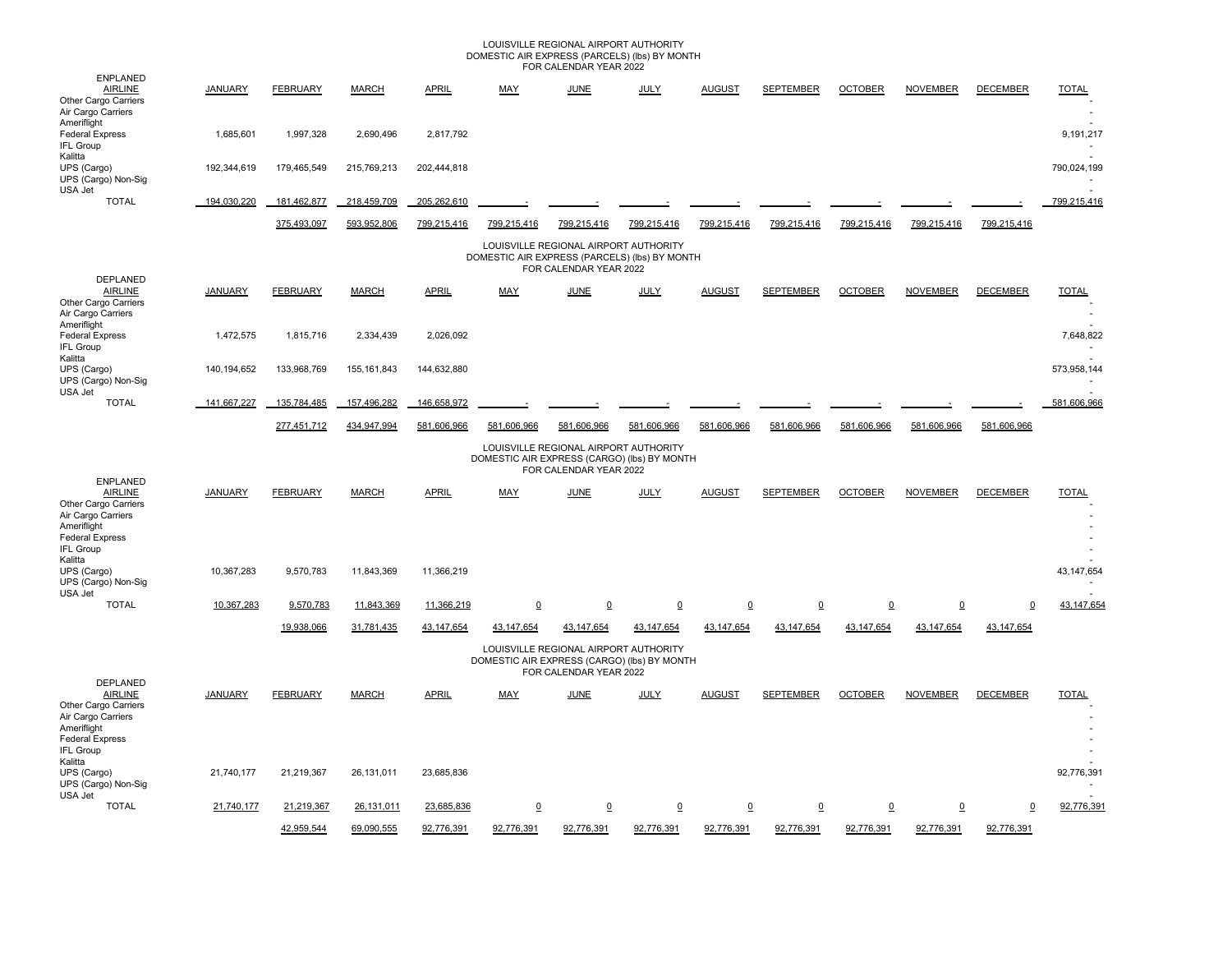## LOUISVILLE REGIONAL AIRPORT AUTHORITY INTERNATIONAL AIR EXPRESS (PARCELS) (lbs) BY MONTH FOR CALENDAR YEAR 2022

| <b>ENPLANED</b>                                                                                                                                         |                |                 |              |              |                                                    |                                                                 |             |               |                  |                |                 |                 |                      |
|---------------------------------------------------------------------------------------------------------------------------------------------------------|----------------|-----------------|--------------|--------------|----------------------------------------------------|-----------------------------------------------------------------|-------------|---------------|------------------|----------------|-----------------|-----------------|----------------------|
| <b>AIRLINE</b><br>Other Cargo Carriers<br>Air Cargo Carriers                                                                                            | <b>JANUARY</b> | <b>FEBRUARY</b> | <b>MARCH</b> | <b>APRIL</b> | <b>MAY</b>                                         | <b>JUNE</b>                                                     | <b>JULY</b> | <b>AUGUST</b> | <b>SEPTEMBER</b> | <b>OCTOBER</b> | <b>NOVEMBER</b> | <b>DECEMBER</b> | <b>TOTAL</b>         |
| Ameriflight<br><b>Federal Express</b><br><b>IFL Group</b>                                                                                               | 11,378         | 38,332          | 47,378       | 51,832       |                                                    |                                                                 |             |               |                  |                |                 |                 | 148,920              |
| Kalitta<br>UPS (Cargo)<br>UPS (Cargo) Non-Sig<br>USA Jet                                                                                                | 30,689,664     | 31,709,251      | 38,085,244   | 36,409,050   |                                                    |                                                                 |             |               |                  |                |                 |                 | 136,893,209          |
| <b>TOTAL</b>                                                                                                                                            | 30,701,042     | 31,747,583      | 38,132,622   | 36,460,882   |                                                    |                                                                 |             |               |                  |                |                 |                 | 137,042,129          |
|                                                                                                                                                         |                | 62,448,625      | 100,581,247  | 137,042,129  | 137,042,129                                        | 137,042,129                                                     | 137,042,129 | 137,042,129   | 137,042,129      | 137,042,129    | 137,042,129     | 137,042,129     |                      |
|                                                                                                                                                         |                |                 |              |              | INTERNATIONAL AIR EXPRESS (PARCELS) (lbs) BY MONTH | LOUISVILLE REGIONAL AIRPORT AUTHORITY<br>FOR CALENDAR YEAR 2022 |             |               |                  |                |                 |                 |                      |
| DEPLANED<br><b>AIRLINE</b><br>Other Cargo Carriers<br>Air Cargo Carriers                                                                                | <b>JANUARY</b> | <b>FEBRUARY</b> | <b>MARCH</b> | <b>APRIL</b> | <b>MAY</b>                                         | <b>JUNE</b>                                                     | <b>JULY</b> | <b>AUGUST</b> | <b>SEPTEMBER</b> | <b>OCTOBER</b> | <b>NOVEMBER</b> | <b>DECEMBER</b> | <b>TOTAL</b>         |
| Ameriflight<br><b>Federal Express</b><br><b>IFL Group</b><br>Kalitta                                                                                    |                | 12,915          | 22,348       | 43,372       |                                                    |                                                                 |             |               |                  |                |                 |                 | 78,635               |
| UPS (Cargo)<br>UPS (Cargo) Non-Sig<br>USA Jet                                                                                                           | 64,312,998     | 59,340,588      | 76,948,865   | 81,794,392   |                                                    |                                                                 |             |               |                  |                |                 |                 | 282,396,843          |
| <b>TOTAL</b>                                                                                                                                            | 64,312,998     | 59,353,503      | 76,971,213   | 81,837,764   |                                                    |                                                                 |             |               |                  |                |                 |                 | 282.475.478          |
|                                                                                                                                                         |                | 123,666,501     | 200,637,714  | 282,475,478  | 282,475,478                                        | 282.475.478                                                     | 282.475.478 | 282,475,478   | 282,475,478      | 282,475,478    | 282,475,478     | 282,475,478     |                      |
|                                                                                                                                                         |                |                 |              |              | INTERNATIONAL AIR EXPRESS (CARGO) (Ibs) BY MONTH   | LOUISVILLE REGIONAL AIRPORT AUTHORITY<br>FOR CALENDAR YEAR 2022 |             |               |                  |                |                 |                 |                      |
| <b>ENPLANED</b><br><b>AIRLINE</b><br>Other Cargo Carriers<br>Air Cargo Carriers<br>Ameriflight<br><b>Federal Express</b><br><b>IFL Group</b><br>Kalitta | <b>JANUARY</b> | <b>FEBRUARY</b> | <b>MARCH</b> | <b>APRIL</b> | <b>MAY</b>                                         | <b>JUNE</b>                                                     | <b>JULY</b> | <b>AUGUST</b> | <b>SEPTEMBER</b> | <b>OCTOBER</b> | <b>NOVEMBER</b> | <b>DECEMBER</b> | <b>TOTAL</b>         |
| UPS (Cargo)<br>UPS (Cargo) Non-Sig<br>USA Jet                                                                                                           | 9,309,341      | 10,595,271      | 11,664,894   | 11,536,262   |                                                    |                                                                 |             |               |                  |                |                 |                 | 43,105,768           |
| <b>TOTAL</b>                                                                                                                                            | 9,309,341      | 10,595,271      | 11,664,894   | 11,536,262   |                                                    |                                                                 |             |               |                  |                |                 |                 | 43,105,768           |
|                                                                                                                                                         |                | 19.904.612      | 31,569,506   | 43.105.768   | 43.105.768                                         | 43.105.768                                                      | 43.105.768  | 43.105.768    | 43,105,768       | 43.105.768     | 43,105,768      | 43,105,768      |                      |
|                                                                                                                                                         |                |                 |              |              | INTERNATIONAL AIR EXPRESS (CARGO) (lbs) BY MONTH   | LOUISVILLE REGIONAL AIRPORT AUTHORITY<br>FOR CALENDAR YEAR 2022 |             |               |                  |                |                 |                 |                      |
| <b>DEPLANED</b><br><b>AIRLINE</b><br>Other Cargo Carriers<br>Air Cargo Carriers<br>Ameriflight<br><b>Federal Express</b><br>IFL Group                   | <b>JANUARY</b> | <b>FEBRUARY</b> | <b>MARCH</b> | <b>APRIL</b> | MAY                                                | <b>JUNE</b>                                                     | <b>JULY</b> | <b>AUGUST</b> | <b>SEPTEMBER</b> | <b>OCTOBER</b> | <b>NOVEMBER</b> | <b>DECEMBER</b> | <b>TOTAL</b>         |
| Kalitta<br>UPS (Cargo)<br>UPS (Cargo) Non-Sig<br>USA Jet                                                                                                | 2,395,159      | 4,544,804       | 4,833,587    | 4,333,182    |                                                    |                                                                 |             |               |                  |                |                 |                 | 16,106,732<br>$\sim$ |
| <b>TOTAL</b>                                                                                                                                            | 2,395,159      | 4,544,804       | 4,833,587    | 4,333,182    |                                                    |                                                                 |             |               |                  |                |                 |                 | 16,106,732           |
|                                                                                                                                                         |                | 6,939,963       | 11,773,550   | 16,106,732   | 16,106,732                                         | 16,106,732                                                      | 16,106,732  | 16,106,732    | 16,106,732       | 16,106,732     | 16, 106, 732    | 16,106,732      |                      |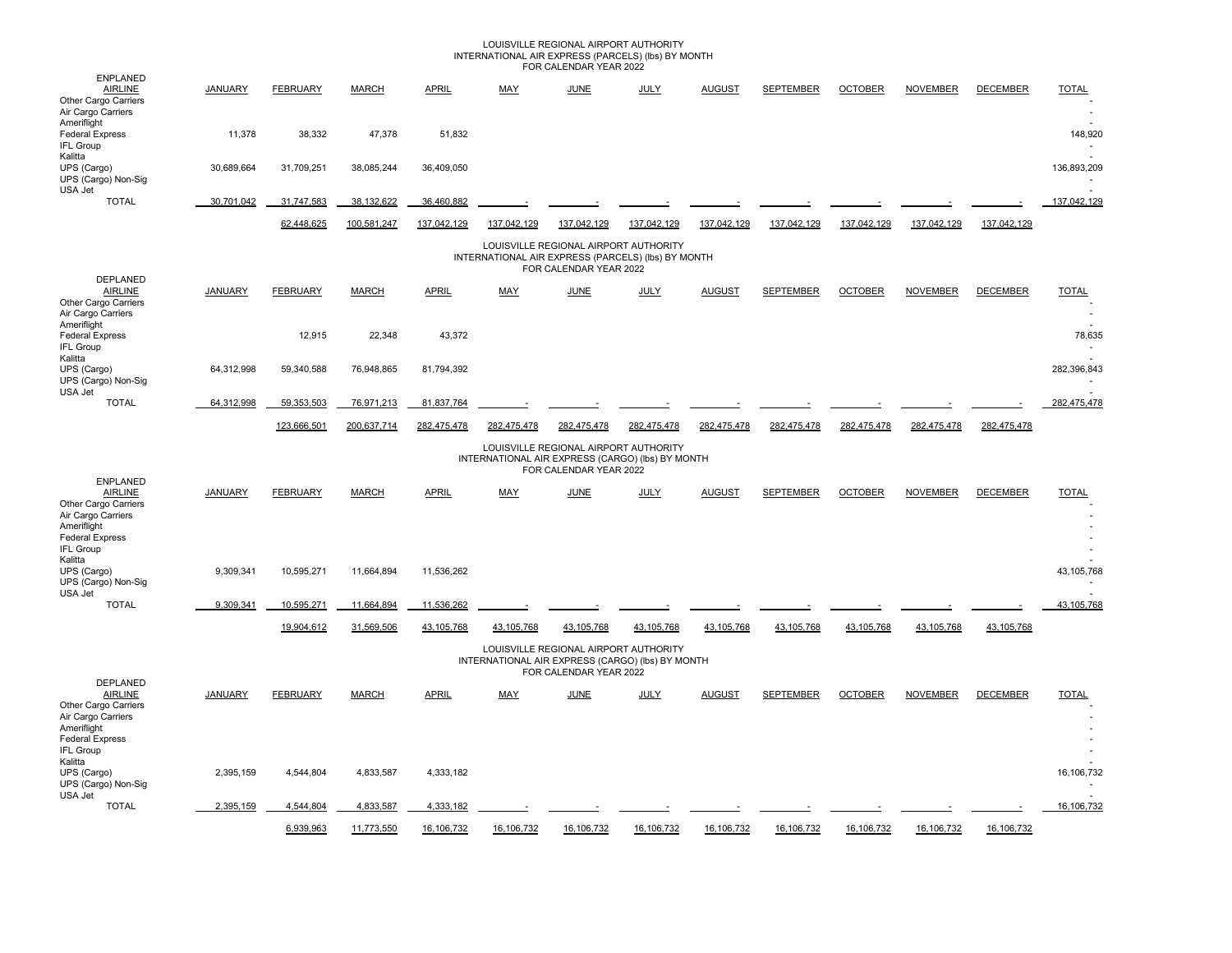# CALENDAR YEAR 2020 MARKET SHARE BY AIRLINE LOUISVILLE REGIONAL AIRPORT AUTHORITYSTANDIFORD FIELD - LOUISVILLE, KY YEAR TO DATE April-22

|                         | MAIL                     |         |              | <b>FREIGHT</b> | DOMESTIC EXPR PARCELS |         | DOMESTIC EXPR CARGO      |         | <b>INT'L EXPR PARCELS</b> |         | INT'L EXPR CARGO |         |               | ALL CARGO          |
|-------------------------|--------------------------|---------|--------------|----------------|-----------------------|---------|--------------------------|---------|---------------------------|---------|------------------|---------|---------------|--------------------|
| <b>ENPLANED</b>         | <b>TOTAL</b>             | % SHARE | <b>TOTAL</b> | % SHARE        | <b>TOTAL</b>          | % SHARE | <b>TOTAL</b>             | % SHARE | <b>TOTAL</b>              | % SHARE |                  |         | <b>TOTAL</b>  | % SHARE<br>======= |
| American                |                          | 0.00%   | 420          | 0.02%          |                       | 0.00%   | ۰                        | 0.00%   |                           | 0.00%   |                  | 0.00%   | 420           | 0.00%              |
| Air Wisconsin           | $\overline{\phantom{a}}$ | 0.00%   |              | 0.00%          |                       | 0.00%   | ۰.                       | 0.00%   | $\overline{\phantom{a}}$  | 0.00%   |                  | 0.00%   | $\sim$        | 0.00%              |
| Envoy                   |                          | 0.00%   | 1.756        | 0.07%          |                       | 0.00%   | ۰.                       | 0.00%   |                           | 0.00%   |                  | 0.00%   | 1,756         | 0.00%              |
| Mesa American           |                          | 0.00%   | 1.747        | 0.07%          |                       | 0.00%   | <b>м.</b>                | 0.00%   |                           | 0.00%   |                  | 0.00%   | 1,747         | 0.00%              |
| Piedmont                |                          | 0.00%   | 2,545        | 0.11%          |                       | 0.00%   | ۰.                       | 0.00%   |                           | 0.00%   |                  | 0.00%   | 2,545         | 0.00%              |
| <b>PSA</b>              |                          | 0.00%   | 1,000        | 0.04%          |                       | 0.00%   |                          | 0.00%   |                           | 0.00%   |                  | 0.00%   | 1,000         | 0.00%              |
| Republic American       |                          | 0.00%   | 4,339        | 0.18%          |                       | 0.00%   | $\sim$                   | 0.00%   |                           | 0.00%   |                  | 0.00%   | 4,339         | 0.00%              |
| <b>Skywest American</b> |                          | 0.00%   | 500          | 0.02%          |                       | 0.00%   |                          | 0.00%   |                           | 0.00%   |                  | 0.00%   | 500           | 0.00%              |
| Delta                   | ٠                        | 0.00%   | 23,590       | 0.98%          | $\sim$                | 0.00%   | ۰.                       | 0.00%   |                           | 0.00%   |                  | 0.00%   | 23,590        | 0.00%              |
| Endeavor                |                          | 0.00%   |              | 0.00%          |                       | 0.00%   | ۰                        | 0.00%   |                           | 0.00%   |                  | 0.00%   |               | 0.00%              |
| <b>Skwest Delta</b>     |                          | 0.00%   |              | 0.00%          |                       | 0.00%   | <b>м.</b>                | 0.00%   |                           | 0.00%   |                  | 0.00%   |               | 0.00%              |
| Southwest               |                          | 0.00%   | 291.286      | 12.09%         |                       | 0.00%   |                          | 0.00%   |                           | 0.00%   |                  | 0.00%   | 291,286       | 0.03%              |
| United                  |                          | 0.00%   |              | 0.00%          |                       | 0.00%   | <b>м.</b>                | 0.00%   |                           | 0.00%   |                  | 0.00%   |               | 0.00%              |
| Charters (Others)       |                          | 0.00%   |              | 0.00%          |                       | 0.00%   | $\sim$                   | 0.00%   |                           | 0.00%   |                  | 0.00%   |               | 0.00%              |
| Allegiant               |                          | 0.00%   |              | 0.00%          |                       | 0.00%   |                          | 0.00%   |                           | 0.00%   |                  | 0.00%   |               | 0.00%              |
| Frontier                |                          | 0.00%   |              | 0.00%          |                       | 0.00%   |                          | 0.00%   |                           | 0.00%   |                  | 0.00%   | ۰.            | 0.00%              |
| Gold/Skyking            |                          | 0.00%   |              | 0.00%          |                       | 0.00%   |                          | 0.00%   |                           | 0.00%   |                  | 0.00%   |               | 0.00%              |
| Miami Air               |                          | 0.00%   |              | 0.00%          |                       | 0.00%   | ۰.                       | 0.00%   |                           | 0.00%   |                  | 0.00%   |               | 0.00%              |
| Other Cargo Carriers    |                          | 0.00%   |              | $0.00\%$       |                       | 0.00%   | $\overline{\phantom{a}}$ | 0.00%   |                           | 0.00%   |                  | 0.00%   | <b>м.</b>     | 0.00%              |
| Air Cargo Carriers      |                          | 0.00%   | 1.235.674    | 51.28%         |                       | 0.00%   | <b>м.</b>                | 0.00%   |                           | 0.00%   |                  | 0.00%   | 1,235,674     | 0.11%              |
| Ameriflight             |                          | 0.00%   | 133,674      | 5.55%          |                       | 0.00%   | $\sim$                   | 0.00%   |                           | 0.00%   |                  | 0.00%   | 133,674       | 0.01%              |
| <b>Federal Express</b>  |                          | 0.00%   |              | 0.00%          | 9,191,217             | 1.15%   |                          | 0.00%   | 148,920                   | 0.11%   |                  | 0.00%   | 9,340,137     | 0.84%              |
| <b>IFL Group</b>        |                          | 0.00%   | 570,873      | 23.69%         | $\sim$                | 0.00%   | <b>м.</b>                | 0.00%   |                           | 0.00%   |                  | 0.00%   | 570,873       | 0.05%              |
| Kalitta                 |                          | 0.00%   | 6.745        | 0.28%          |                       | 0.00%   |                          | 0.00%   |                           | 0.00%   |                  | 0.00%   | 6,745         | 0.00%              |
| UPS (Cargo)             | 93,262,842               | 100.00% |              | 0.00%          | 790,024,199           | 98.85%  | 43.147.654               | 100.00% | 136,893,209               | 99.89%  | 43, 105, 768     | 100.00% | 1,106,433,672 | 98.95%             |
| UPS (Cargo) Non-Sig     | $\overline{\phantom{a}}$ | 0.00%   |              | 0.00%          |                       | 0.00%   | $\sim$                   | 0.00%   |                           | 0.00%   |                  | 0.00%   |               | 0.00%              |
| USA Jet                 |                          | 0.00%   | 135,563      | 5.63%          |                       | 0.00%   |                          | 0.00%   |                           | 0.00%   |                  | 0.00%   | 135,563       | 0.01%              |
| <b>TOTAL</b>            | 93,262,842               | 100.00% | 2,409,712    | 100.00%        | 799,215,416           | 100.00% | 43, 147, 654             | 100.00% | 137,042,129               | 100.00% | 43, 105, 768     | 100.00% | 1,118,183,521 | 100.00%            |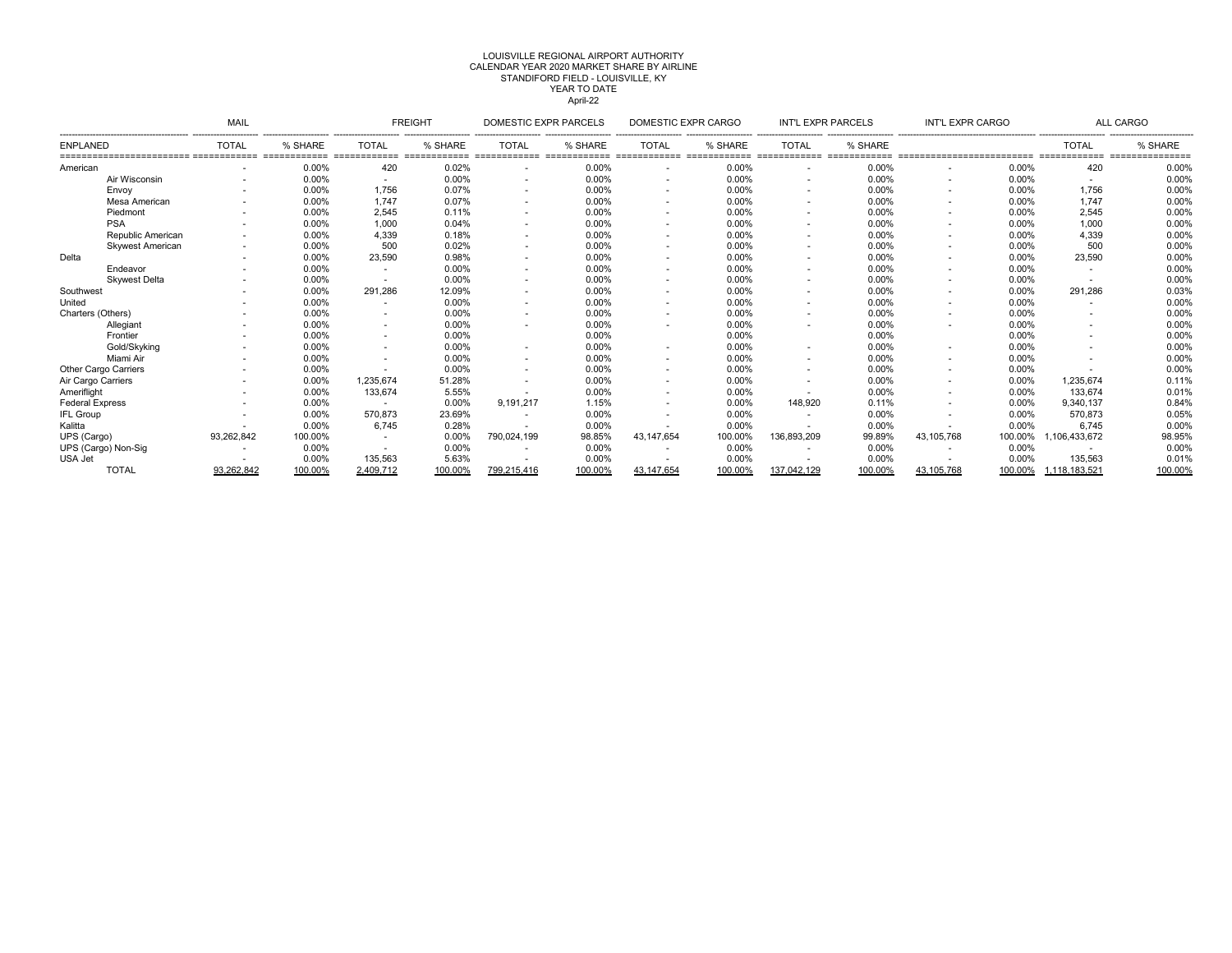#### LOUISVILLE REGIONAL AIRPORT AUTHORITY April-22 CALENDAR YEAR 2020 MARKET SHARE BY AIRLINE STANDIFORD FIELD - LOUISVILLE, KY YEAR TO DATE

|                         | MAIL         |         |              | <b>FREIGHT</b> | DOMESTIC EXPR PARCELS |         | DOMESTIC EXPR CARGO      |         | INT'L EXPR PARCELS       |         | INT'L EXPR CARGO |         |               | <b>ALL CARGO</b>   |
|-------------------------|--------------|---------|--------------|----------------|-----------------------|---------|--------------------------|---------|--------------------------|---------|------------------|---------|---------------|--------------------|
| <b>DEPLANED</b>         | <b>TOTAL</b> | % SHARE | <b>TOTAL</b> | % SHARE        | <b>TOTAL</b>          | % SHARE | <b>TOTAL</b>             | % SHARE | <b>TOTAL</b>             | % SHARE |                  |         | <b>TOTAL</b>  | % SHARE<br>------- |
| American                |              | 0.00%   | 3,273        | 0.11%          |                       | 0.00%   | ٠                        | 0.00%   |                          | 0.00%   |                  | 0.00%   | 3,273         | 0.00%              |
| Air Wisconsin           |              | 0.00%   |              | 0.00%          |                       | 0.00%   | ٠                        | 0.00%   |                          | 0.00%   |                  | 0.00%   | <b>.</b>      | 0.00%              |
| Envoy                   |              | 0.00%   | 3.265        | 0.11%          |                       | 0.00%   | $\sim$                   | 0.00%   |                          | 0.00%   |                  | 0.00%   | 3,265         | 0.00%              |
| Mesa American           |              | 0.00%   | 3.604        | 0.12%          |                       | 0.00%   | ۰.                       | 0.00%   | $\overline{\phantom{a}}$ | 0.00%   |                  | 0.00%   | 3,604         | 0.00%              |
| Piedmont                |              | 0.00%   | 3,371        | 0.11%          |                       | 0.00%   | $\sim$                   | 0.00%   | $\overline{\phantom{a}}$ | 0.00%   |                  | 0.00%   | 3,371         | 0.00%              |
| <b>PSA</b>              |              | 0.00%   | 541          | 0.02%          |                       | 0.00%   | ٠                        | 0.00%   |                          | 0.00%   |                  | 0.00%   | 541           | 0.00%              |
| Republic American       |              | 0.00%   | 1.430        | 0.05%          | $\sim$                | 0.00%   | $\overline{\phantom{a}}$ | 0.00%   |                          | 0.00%   |                  | 0.00%   | 1,430         | 0.00%              |
| <b>Skywest American</b> |              | 0.00%   |              | 0.00%          | ٠                     | 0.00%   | $\overline{\phantom{a}}$ | 0.00%   |                          | 0.00%   |                  | 0.00%   | $\sim$        | 0.00%              |
| Delta                   |              | 0.00%   | 50.086       | 1.69%          |                       | 0.00%   | ٠                        | 0.00%   |                          | 0.00%   |                  | 0.00%   | 50,086        | 0.00%              |
| Endeavor                |              | 0.00%   |              | 0.00%          |                       | 0.00%   | ٠                        | 0.00%   |                          | 0.00%   |                  | 0.00%   |               | 0.00%              |
| <b>Skywest Delta</b>    |              | 0.00%   |              | 0.00%          |                       | 0.00%   | ٠                        | 0.00%   |                          | 0.00%   |                  | 0.00%   | $\sim$        | 0.00%              |
| Southwest               |              | 0.00%   | 245,219      | 8.30%          |                       | 0.00%   | ٠                        | 0.00%   |                          | 0.00%   |                  | 0.00%   | 245,219       | 0.02%              |
| United                  |              | 0.00%   |              | 0.00%          |                       | 0.00%   | ٠                        | 0.00%   |                          | 0.00%   |                  | 0.00%   |               | 0.00%              |
| Charters (Others)       |              | 0.00%   |              | 0.00%          |                       | 0.00%   | $\sim$                   | 0.00%   | $\overline{\phantom{a}}$ | 0.00%   |                  | 0.00%   |               | 0.00%              |
| Allegiant               |              | 0.00%   |              | 0.00%          |                       | 0.00%   | ٠                        | 0.00%   |                          | 0.00%   |                  | 0.00%   |               | 0.00%              |
| Frontier                |              | 0.00%   |              | 0.00%          |                       | 0.00%   |                          | 0.00%   |                          | 0.00%   |                  | 0.00%   |               | 0.00%              |
| Gold/Skyking            |              | 0.00%   |              | 0.00%          | ۰.                    | 0.00%   | ٠                        | 0.00%   | $\sim$                   | 0.00%   |                  | 0.00%   |               | 0.00%              |
| Miami Air               |              | 0.00%   |              | 0.00%          | ٠                     | 0.00%   | ٠                        | 0.00%   |                          | 0.00%   |                  | 0.00%   |               | 0.00%              |
| Other Cargo Carriers    |              | 0.00%   |              | 0.00%          |                       | 0.00%   | ٠                        | 0.00%   |                          | 0.00%   |                  | 0.00%   |               | 0.00%              |
| Air Cargo Carriers      |              | 0.00%   | 1.167.047    | 39.49%         |                       | 0.00%   | ٠                        | 0.00%   |                          | 0.00%   |                  | 0.00%   | 1,167,047     | 0.11%              |
| Amerifliaht             |              | 0.00%   | 136,040      | 4.60%          |                       | 0.00%   | $\overline{\phantom{a}}$ | 0.00%   |                          | 0.00%   |                  | 0.00%   | 136,040       | 0.01%              |
| <b>Federal Express</b>  |              | 0.00%   |              | 0.00%          | 7,648,822             | 1.32%   | $\sim$                   | 0.00%   | 78,635                   | 0.03%   |                  | 0.00%   | 7,727,457     | 0.73%              |
| <b>IFL Group</b>        |              | 0.00%   | 755,857      | 25.57%         |                       | 0.00%   | ٠                        | 0.00%   |                          | 0.00%   |                  | 0.00%   | 755,857       | 0.07%              |
| Kalitta                 |              | 0.00%   | 127.781      | 4.32%          |                       | 0.00%   | $\overline{\phantom{a}}$ | 0.00%   |                          | 0.00%   |                  | 0.00%   | 127.781       | 0.01%              |
| UPS (Cargo)             | 80,563,274   | 100.00% |              | 0.00%          | 573,958,144           | 98.68%  | 92,776,391               | 100.00% | 282,396,843              | 99.97%  | 16,106,732       | 100.00% | 1,045,801,384 | 98.99%             |
| UPS (Cargo) Non-Sig     |              | 0.00%   |              | 0.00%          |                       | 0.00%   |                          | 0.00%   |                          | 0.00%   |                  | 0.00%   |               | 0.00%              |
| USA Jet                 |              | 0.00%   | 457,950      | 15.50%         |                       | 0.00%   |                          | 0.00%   |                          | 0.00%   |                  | 0.00%   | 457.950       | 0.04%              |
| <b>TOTAL</b>            | 80,563,274   | 100.00% | 2,955,464    | 100.00%        | 581.606.966           | 100.00% | 92.776.391               | 100.00% | 282.475.478              | 100.00% | 16.106.732       | 100.00% | 1,056,484,305 | 100.00%            |
| <b>GRAND TOTAL</b>      | 173.826.116  |         | 5,365,176    |                | 1.380.822.382         |         | 135,924,045              |         | 419.517.607              |         | 59,212,500       |         | 2.174.667.826 |                    |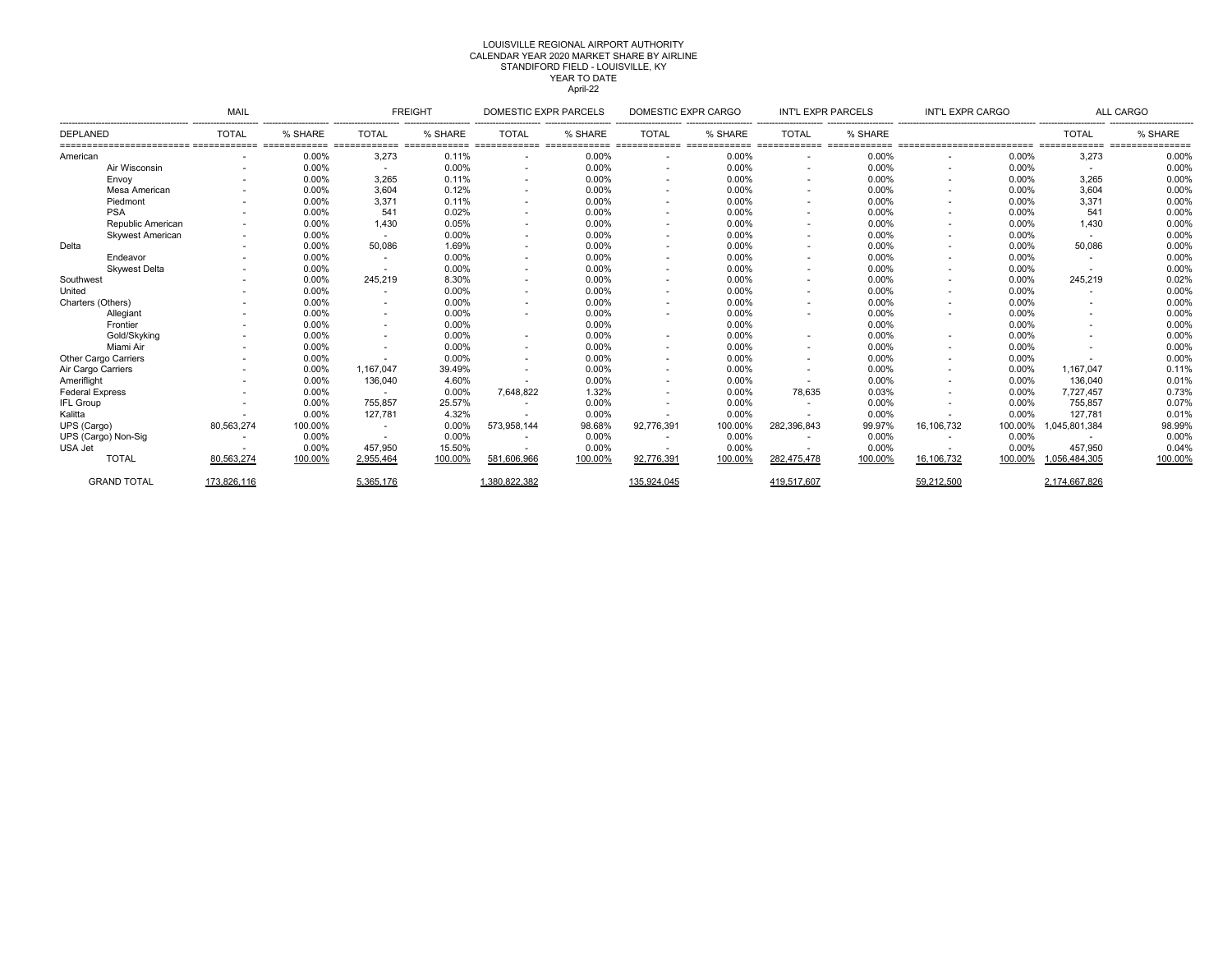# LOUISVILLE REGIONAL AIRPORT AUTHORITY ALL CARGO (lbs) FOR CALENDAR YEAR 2022

|                        |                         |                |                          |               |                          |             | , OK OF RELINDING TERM REVEL |             |                          |                          |                |                          |                          |              |
|------------------------|-------------------------|----------------|--------------------------|---------------|--------------------------|-------------|------------------------------|-------------|--------------------------|--------------------------|----------------|--------------------------|--------------------------|--------------|
|                        | <b>ENPLANED</b>         |                |                          |               |                          |             |                              |             |                          |                          |                |                          |                          |              |
|                        | <b>AIRLINE</b>          | <b>JANUARY</b> | <b>FEBRUARY</b>          | <b>MARCH</b>  | <b>APRIL</b>             | MAY         | <b>JUNE</b>                  | <b>JULY</b> | <b>AUGUST</b>            | <b>SEPTEMBER</b>         | <b>OCTOBER</b> | <b>NOVEMBER</b>          | <b>DECEMBER</b>          | <b>TOTAL</b> |
| American               |                         |                | 100                      |               | 320                      |             |                              |             |                          |                          |                |                          |                          | 420          |
|                        | Envoy                   | 405            | 540                      | 11            | 800                      |             |                              |             |                          |                          |                |                          | $\overline{\phantom{a}}$ | 1,756        |
|                        | Mesa American           | 331            | 44                       | 1,370         |                          |             |                              |             | ۰                        |                          | ۰              |                          |                          | 1,747        |
|                        | Piedmont                | 350            | 1,000                    | 1,025         | 170                      |             |                              |             |                          |                          | ۰              |                          | ٠                        | 2,545        |
|                        | <b>PSA</b>              | 594            | 80                       | 326           | $\overline{\phantom{a}}$ |             |                              |             |                          |                          |                |                          | $\overline{\phantom{a}}$ | 1,000        |
|                        | Republic American       | 1,139          | 413                      | 2,005         | 782                      |             |                              |             | ٠                        |                          | ۰              |                          | ٠                        | 4,339        |
|                        | <b>Skywest American</b> | 500            | $\overline{\phantom{a}}$ | $\sim$        | $\overline{\phantom{a}}$ |             |                              |             | ۰                        |                          | ۰              |                          |                          | 500          |
| Delta                  |                         | 8,101          | 5,339                    | 5,892         | 4,258                    |             |                              |             | $\overline{\phantom{a}}$ |                          |                |                          | $\overline{\phantom{a}}$ | 23,590       |
| Southwest              |                         | 73,272         | 73,768                   | 83,439        | 60,807                   |             |                              |             |                          |                          |                |                          | ۰                        | 291,286      |
| Air Cargo Carriers     |                         | 293,099        | 255,047                  | 323,829       | 363,699                  | $\sim$      |                              |             | $\overline{\phantom{a}}$ |                          | ۰              |                          | ٠                        | 1,235,674    |
| Ameriflight            |                         | 41,926         | 37,873                   | 27,274        | 26,601                   |             |                              |             |                          |                          |                |                          |                          | 133,674      |
| <b>Federal Express</b> |                         | ,696,979       | 2,035,660                | 2,737,874     | 2,869,624                |             |                              |             |                          |                          |                |                          | ٠                        | 9,340,137    |
| <b>IFL Group</b>       |                         | 112,459        | 122,749                  | 152,493       | 183,172                  |             |                              |             | $\overline{\phantom{a}}$ |                          |                |                          | ٠                        | 570,873      |
| Kalitta                |                         |                | 6,745                    |               |                          |             |                              |             |                          |                          |                |                          |                          | 6,745        |
| UPS (Cargo)            |                         | 264,689,551    | 252,022,759              | 304,852,767   | 284,868,595              |             |                              |             | ۰                        | $\overline{\phantom{a}}$ | ۰              | $\overline{\phantom{a}}$ | ٠                        | ,106,433,672 |
| UPS (Cargo) Non-Sig    |                         |                |                          | $\sim$        |                          |             |                              |             | ۰                        |                          |                |                          |                          |              |
| USA Jet                |                         | 57,153         | 6,000                    |               | 72,410                   |             |                              |             |                          |                          |                |                          |                          | 135,563      |
|                        | <b>TOTAL</b>            | 266,975,859    | 254,568,117              | 308, 188, 305 | 288,451,240              |             |                              |             |                          | <u>0</u>                 |                |                          |                          | 118,183,521  |
|                        |                         |                | 521,543,976              | 829,732,281   | 118,183,521              | 118,183,521 | 118,183,521                  | 118,183,521 | ,118,183,521             | 118,183,521              | ,118,183,521   | ,118,183,521             | 1,118,183,521            |              |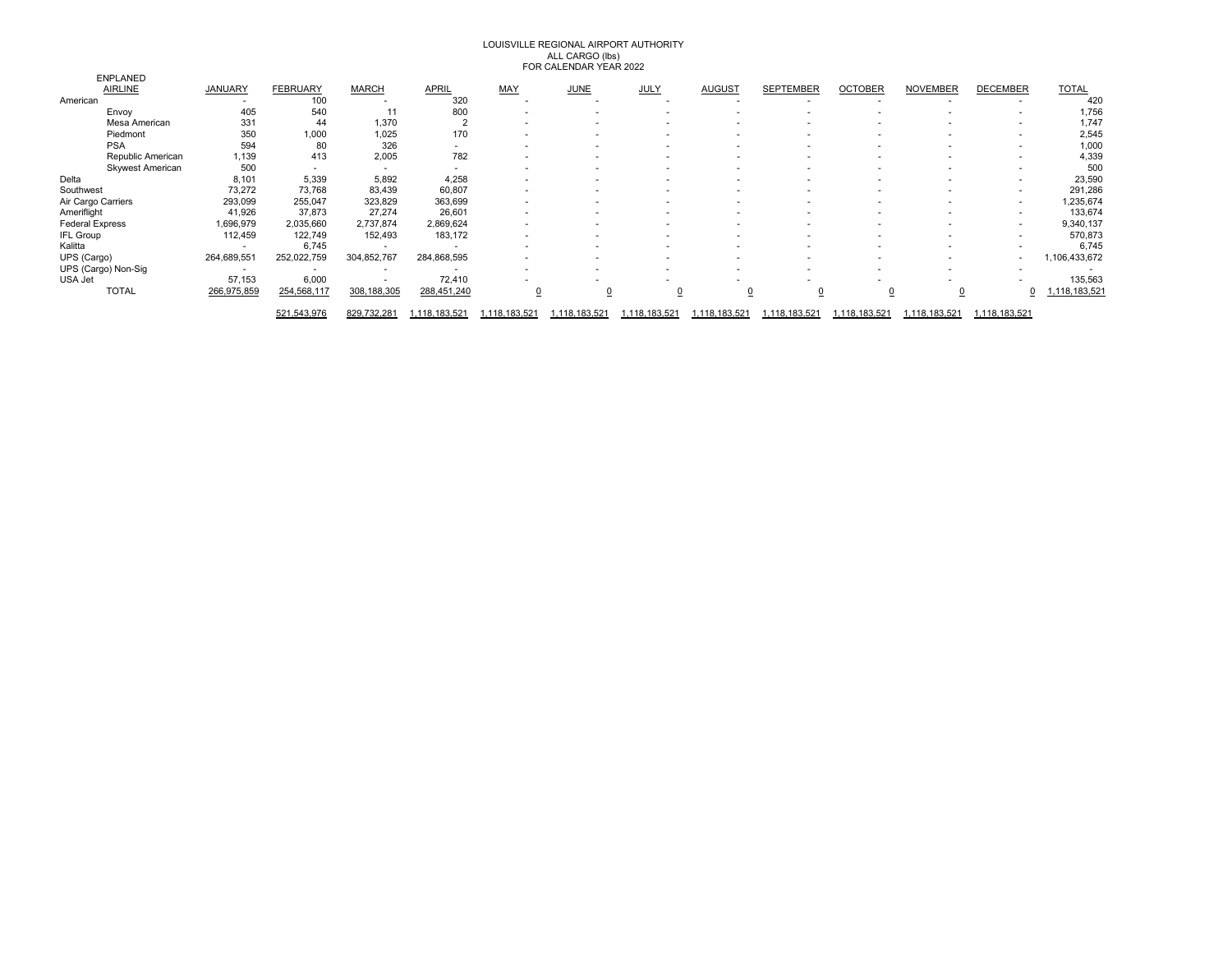# LOUISVILLE REGIONAL AIRPORT AUTHORITY ALL CARGO (lbs) FOR CALENDAR YEAR 2022

|                         |                          |                 |                          |              |              | $101101$ television to the think $2022$ |                |                          |                  |                |                 |                          |               |
|-------------------------|--------------------------|-----------------|--------------------------|--------------|--------------|-----------------------------------------|----------------|--------------------------|------------------|----------------|-----------------|--------------------------|---------------|
| <b>DEPLANED</b>         |                          |                 |                          |              |              |                                         |                |                          |                  |                |                 |                          |               |
| <b>AIRLINE</b>          | JANUARY                  | <b>FEBRUARY</b> | <b>MARCH</b>             | <b>APRIL</b> | <b>MAY</b>   | <b>JUNE</b>                             | <b>JULY</b>    | <b>AUGUST</b>            | <b>SEPTEMBER</b> | <b>OCTOBER</b> | <b>NOVEMBER</b> | <b>DECEMBER</b>          | <b>TOTAL</b>  |
| American                |                          | 140             |                          | 3,133        |              |                                         |                |                          |                  |                |                 |                          | 3,273         |
| Envoy                   | 65                       | 490             | 600                      | 2,110        |              |                                         |                |                          |                  |                |                 |                          | 3,265         |
| Mesa American           | 378                      | 1,694           | 651                      | 881          |              |                                         |                |                          |                  |                |                 |                          | 3,604         |
| Piedmont                | 352                      | 955             | 1,264                    | 800          |              |                                         |                |                          |                  |                |                 |                          | 3,371         |
| <b>PSA</b>              | 180                      |                 | 186                      | 166          |              |                                         |                |                          |                  |                |                 |                          | 54            |
| Republic American       | 883                      | 125             | 134                      | 288          |              |                                         |                |                          |                  |                |                 |                          | 1,430         |
| <b>Skywest American</b> |                          |                 | $\overline{\phantom{a}}$ | $\sim$       |              |                                         |                |                          |                  |                |                 |                          |               |
| Delta                   | 14,926                   | 12,740          | 14,342                   | 8,078        |              | $\overline{\phantom{a}}$                |                | ۰                        |                  |                |                 |                          | 50,086        |
| Southwest               | 57,871                   | 66,627          | 54,990                   | 65,731       |              |                                         |                | ۰                        |                  |                |                 |                          | 245,219       |
| Other Cargo Carriers    |                          |                 |                          |              |              |                                         |                |                          |                  |                |                 |                          |               |
| Air Cargo Carriers      | 269,903                  | 264,796         | 354,585                  | 277,763      |              |                                         |                | ۰                        |                  |                |                 |                          | 1,167,047     |
| Ameriflight             | 28,726                   | 39,390          | 34,080                   | 33,844       |              | $\overline{\phantom{a}}$                | ۰              | $\overline{\phantom{a}}$ |                  |                |                 | $\overline{\phantom{a}}$ | 136,040       |
| <b>Federal Express</b>  | ,472,575                 | ,828,631        | 2,356,787                | 2,069,464    |              |                                         |                |                          |                  |                |                 | $\overline{\phantom{a}}$ | 7,727,457     |
| <b>IFL Group</b>        | 150,569                  | 156,937         | 235,251                  | 213,100      |              |                                         |                |                          |                  |                |                 |                          | 755,857       |
| Kalitta                 | 55,900                   | 1,780           | 59,740                   | 10,361       |              |                                         |                |                          |                  |                |                 |                          | 127,781       |
| UPS (Cargo)             | 247,777,897              | 236,672,649     | 287, 277, 111            | 274,073,727  |              |                                         |                |                          |                  |                |                 |                          | 045,801,384   |
| UPS (Cargo) Non-Sig     | $\overline{\phantom{a}}$ |                 |                          |              |              |                                         |                |                          |                  |                |                 |                          |               |
| USA Jet                 |                          | 47,698          | 254,679                  | 155,573      |              |                                         |                |                          |                  |                |                 |                          | 457,950       |
| <b>TOTAL</b>            | 249,830,225              | 239,094,661     | 290,644,400              | 276,915,019  |              |                                         | $\overline{0}$ |                          |                  |                | 0               |                          | .056,484,305  |
|                         |                          |                 |                          |              |              |                                         |                |                          |                  |                |                 |                          |               |
|                         |                          | 488,924,886     | 779,569,286              | .056,484,305 | ,056,484,305 | .056,484,305                            | .056,484,305   | .056,484,305             | .056,484,305     | 1,056,484,305  | .056,484,305    | 1,056,484,305            |               |
|                         | 516,806,084              | 493,662,778     | 598,832,705              | 565,366,259  |              |                                         |                |                          |                  |                |                 |                          | 2,174,667,826 |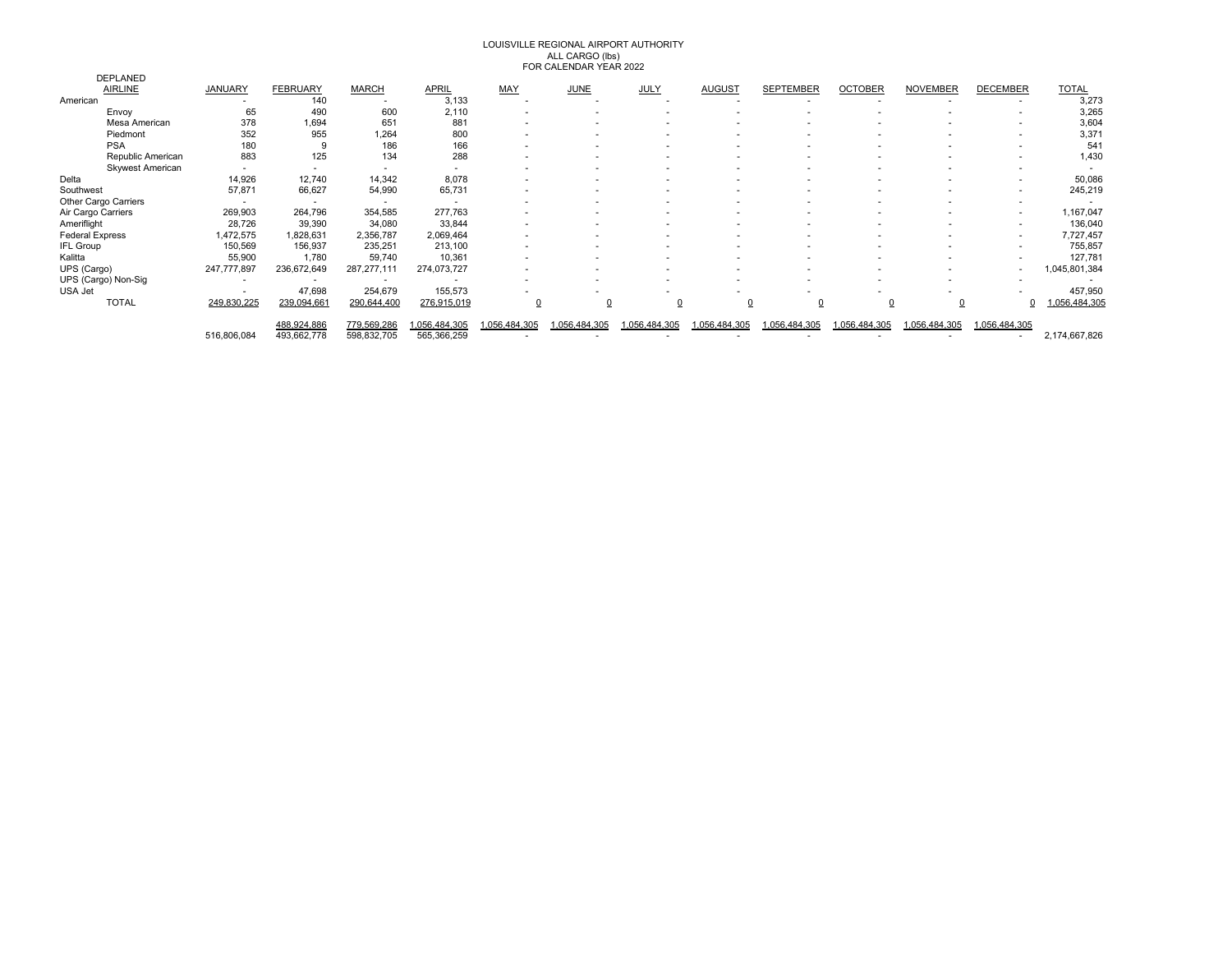| LOUISVILLE REGIONAL AIRPORT AUTHORITY |
|---------------------------------------|
| MONTHLY LANDING WEIGHT (lbs)          |
| FOR CALENDAR YEAR 2022                |

|                        | <b>AIRLINE</b><br>PASSENGER AIRLINES            | <b>JANUARY</b> | <b>FEBRUARY</b> | <b>MARCH</b>  | <b>APRIL</b>  | MAY                      | <b>JUNE</b>              | <b>JULY</b>   | <b>AUGUST</b>            | <b>SEPTEMBER</b>         | <b>OCTOBER</b>           | <b>NOVEMBER</b>          | <b>DECEMBER</b> | <b>TOTAL</b>  |
|------------------------|-------------------------------------------------|----------------|-----------------|---------------|---------------|--------------------------|--------------------------|---------------|--------------------------|--------------------------|--------------------------|--------------------------|-----------------|---------------|
| American               |                                                 | 3,211,460      | 3,065,560       | 413,364       | 7,299,824     |                          |                          |               |                          |                          |                          |                          |                 | 13,990,208    |
|                        | Envoy                                           | 7,837,310      | 7.642.820       | 7,091,300     | 5.119.600     |                          |                          |               |                          |                          |                          |                          |                 | 27.691.030    |
|                        | Mesa                                            | 8,896,800      | 6,910,700       | 8,324,800     | 5,057,200     |                          |                          |               |                          |                          |                          |                          |                 | 29,189,500    |
|                        | Piedmont                                        | 1,746,000      | 1,920,600       | 2,400,750     | 2,182,500     |                          |                          |               |                          |                          |                          |                          |                 | 8,249,850     |
|                        | <b>PSA</b>                                      | 7,468,000      | 6,623,500       | 5,982,200     | 5,681,800     |                          |                          |               |                          |                          |                          |                          |                 | 25,755,500    |
|                        | Republic American                               | 14,837,460     | 13,560,670      | 17,233,220    | 19,214,630    |                          |                          |               |                          |                          |                          |                          |                 | 64,845,980    |
|                        | <b>Skywest American</b>                         | 737,000        | 819,900         |               |               |                          |                          |               |                          |                          |                          |                          |                 | 1,556,900     |
| Delta                  |                                                 | 24,331,300     |                 | 27,928,800    | 26,741,000    |                          |                          |               |                          |                          |                          |                          |                 | 100,638,800   |
|                        |                                                 |                | 21,637,700      |               |               |                          |                          |               |                          |                          |                          |                          |                 |               |
|                        | Endeavor                                        | 2,027,700      | 1,774,300       | 2,253,000     | 2,311,900     |                          |                          |               |                          |                          |                          |                          |                 | 8,366,900     |
|                        | Republic Delta                                  | 3,752,830      | 3,304,664       | 3,674,799     | 3,457,866     |                          |                          |               |                          |                          |                          |                          |                 | 14,190,159    |
|                        | <b>Skwest Delta</b>                             | 10,213,600     | 8,411,277       | 10,205,500    | 9,805,700     |                          |                          |               |                          |                          |                          |                          |                 | 38,636,077    |
| Southwest              |                                                 | 40,214,400     | 37,522,000      | 44,934,400    | 34,484,000    |                          |                          |               |                          |                          |                          |                          |                 | 157, 154, 800 |
| United                 |                                                 |                |                 |               |               |                          |                          |               |                          |                          |                          |                          |                 |               |
|                        | Air Wisconsin United<br><b>CommutAir United</b> | 1,504,000      | 3,525,000       | 3,901,000     | 2,585,000     |                          |                          |               |                          |                          |                          |                          |                 | 11,515,000    |
|                        | <b>GoJet United</b>                             |                | 915,000         | 427,000       | 1,586,000     |                          |                          |               |                          |                          |                          |                          |                 | 2,928,000     |
|                        | Mesa United                                     | 3,375,000      | 3,975,000       | 6,422,250     | 6,075,000     |                          |                          |               |                          |                          |                          |                          |                 | 19,847,250    |
|                        | <b>Republic United</b>                          | 9,511,650      | 7,647,408       | 6,314,052     | 6,117,379     |                          |                          |               |                          |                          |                          |                          |                 | 29,590,489    |
|                        | <b>Skywest United</b>                           | 5,746,162      | 4,088,893       | 2,465,624     | 4,489,463     |                          |                          |               |                          |                          |                          |                          |                 | 16,790,142    |
| Allegiant              |                                                 | 7,712,859      | 6,836,520       | 10,780,565    | 10,177,611    |                          |                          |               |                          |                          |                          |                          |                 | 35,507,555    |
|                        |                                                 | 18,227,160     | 15,432,806      | 18,345,996    | 14.037.719    |                          |                          |               |                          |                          |                          |                          |                 | 66,043,681    |
| Spirit                 | TOTAL SIGNATORY PAX AIRLINES                    | 171,350,691    |                 | 179,098,620   |               |                          |                          |               |                          |                          |                          |                          |                 | 672,487,821   |
|                        |                                                 |                | 155,614,318     |               | 166,424,192   |                          |                          |               |                          |                          |                          |                          |                 |               |
| Breeze                 |                                                 | 1,894,628      | 1,959,895       | 3,317,176     | 2,977,822     |                          |                          |               |                          |                          |                          |                          |                 | 10,149,521    |
| Frontier               |                                                 | 1,175,948      | 1,254,433       | 1,981,298     | 1,568,371     |                          |                          |               |                          |                          |                          |                          |                 | 5,980,050     |
| SunCountry             |                                                 | 292,600        |                 | 438,900       | 438,900       |                          |                          |               |                          |                          |                          |                          |                 | 1,170,400     |
| Swift Air              |                                                 | 658,600        | 248,000         | 292,600       |               |                          |                          |               |                          |                          |                          |                          |                 | 1,199,200     |
|                        | Charters & Other Passenger Carriers             |                |                 |               |               |                          |                          |               |                          |                          |                          |                          |                 |               |
|                        | TOTAL NON-SIGNATORY PAX AIRLINES                | 4,021,776      | 3,462,328       | 6,029,974     | 4,985,093     | $\overline{\phantom{a}}$ | $\overline{\phantom{a}}$ |               | $\blacksquare$           | $\blacksquare$           | $\overline{\phantom{a}}$ | $\overline{\phantom{a}}$ |                 | 18,499,171    |
|                        |                                                 |                |                 |               |               |                          |                          |               |                          |                          |                          |                          |                 |               |
|                        | TOTAL PASSENGER AIRLINES                        | 175,372,467    | 159,076,646     | 185, 128, 594 | 171,409,285   |                          |                          |               |                          |                          |                          |                          |                 | 690,986,992   |
|                        | <b>CARGO AIRLINES</b>                           |                |                 |               |               |                          |                          |               |                          |                          |                          |                          |                 |               |
| <b>Federal Express</b> |                                                 | 13,974,400     | 12,652,600      | 16,047,200    | 14,504,200    |                          |                          |               |                          |                          |                          |                          |                 | 57,178,400    |
| UPS (CARGO)            |                                                 | 1,367,957,220  | 1,315,091,120   | 1,575,523,520 | 1,468,355,940 |                          |                          |               |                          |                          |                          |                          |                 | 5,726,927,800 |
|                        | TOTAL SIGNATORY CARGO AIRLINES                  | 1,381,931,620  | 1,327,743,720   | 1,591,570,720 | 1,482,860,140 |                          |                          |               |                          |                          |                          |                          |                 | 5,784,106,200 |
| Air Cargo Carriers     |                                                 | 2,662,200      | 2,349,000       | 3,079,800     | 2,818,800     |                          |                          |               |                          |                          |                          |                          |                 | 10,909,800    |
| Ameriflight            |                                                 | 615,088        | 530,100         | 524,894       | 625,894       |                          |                          |               |                          |                          |                          |                          |                 | 2,295,976     |
| IFL Group              |                                                 | 920,734        | 893,000         | 1,928,734     | 1,609,202     |                          |                          |               |                          |                          |                          |                          |                 | 5,351,670     |
| Kalitta                |                                                 | 341,200        | 298,000         | 750,540       | 431,560       |                          |                          |               |                          |                          |                          |                          |                 | 1,821,300     |
|                        | UPS (CARGO) Non Signatory                       |                |                 |               |               |                          |                          |               |                          |                          |                          |                          |                 |               |
| USA Jet                |                                                 | 1,012,940      | 609,320         | 4,317,720     | 2,882,320     |                          |                          |               |                          |                          |                          |                          |                 | 8,822,300     |
|                        | Other Cargo Carriers                            |                |                 |               |               |                          |                          |               |                          |                          |                          |                          |                 |               |
|                        |                                                 |                |                 |               |               |                          |                          |               |                          |                          |                          |                          |                 |               |
|                        | TOTAL NON-SIGNATORY CARGO AIRLINES              | 5,552,162      | 4,679,420       | 10,601,688    | 8,367,776     | $\overline{a}$           | $\sim$                   |               | $\overline{\phantom{a}}$ | $\overline{\phantom{a}}$ |                          |                          |                 | 29,201,046    |
|                        | TOTAL CARGO AIRLINES                            | 1,387,483,782  | 1,332,423,140   | 1,602,172,408 | 1,491,227,916 | $\overline{\phantom{a}}$ | $\overline{\phantom{a}}$ |               |                          | $\blacksquare$           |                          |                          |                 | 5,813,307,246 |
|                        |                                                 |                |                 |               |               |                          |                          |               |                          |                          |                          |                          |                 |               |
|                        | TOTAL SIGNATORY AIRLINES                        | 1,553,282,311  | 1,483,358,038   | 1,770,669,340 | 1,649,284,332 |                          |                          |               |                          |                          |                          |                          |                 | 6,456,594,021 |
|                        | TOTAL NON-SIGNATORY AIRLINES                    | 9,573,938      | 8.141.748       | 16,631,662    | 13,352,869    |                          |                          |               |                          |                          |                          |                          |                 | 47,700,217    |
|                        | TOTAL ALL AIRLINES                              | 1,562,856,249  | 1,491,499,786   | 1,787,301,002 | 1,662,637,201 |                          |                          |               |                          |                          |                          |                          |                 | 6,504,294,238 |
|                        | YEAR TO DATE                                    |                | 3,054,356,035   | 4,841,657,037 | 6,504,294,238 | 6,504,294,238            | 6,504,294,238            | 6,504,294,238 | 6,504,294,238            | 6,504,294,238            | 6,504,294,238            | 6,504,294,238            | 6,504,294,238   |               |